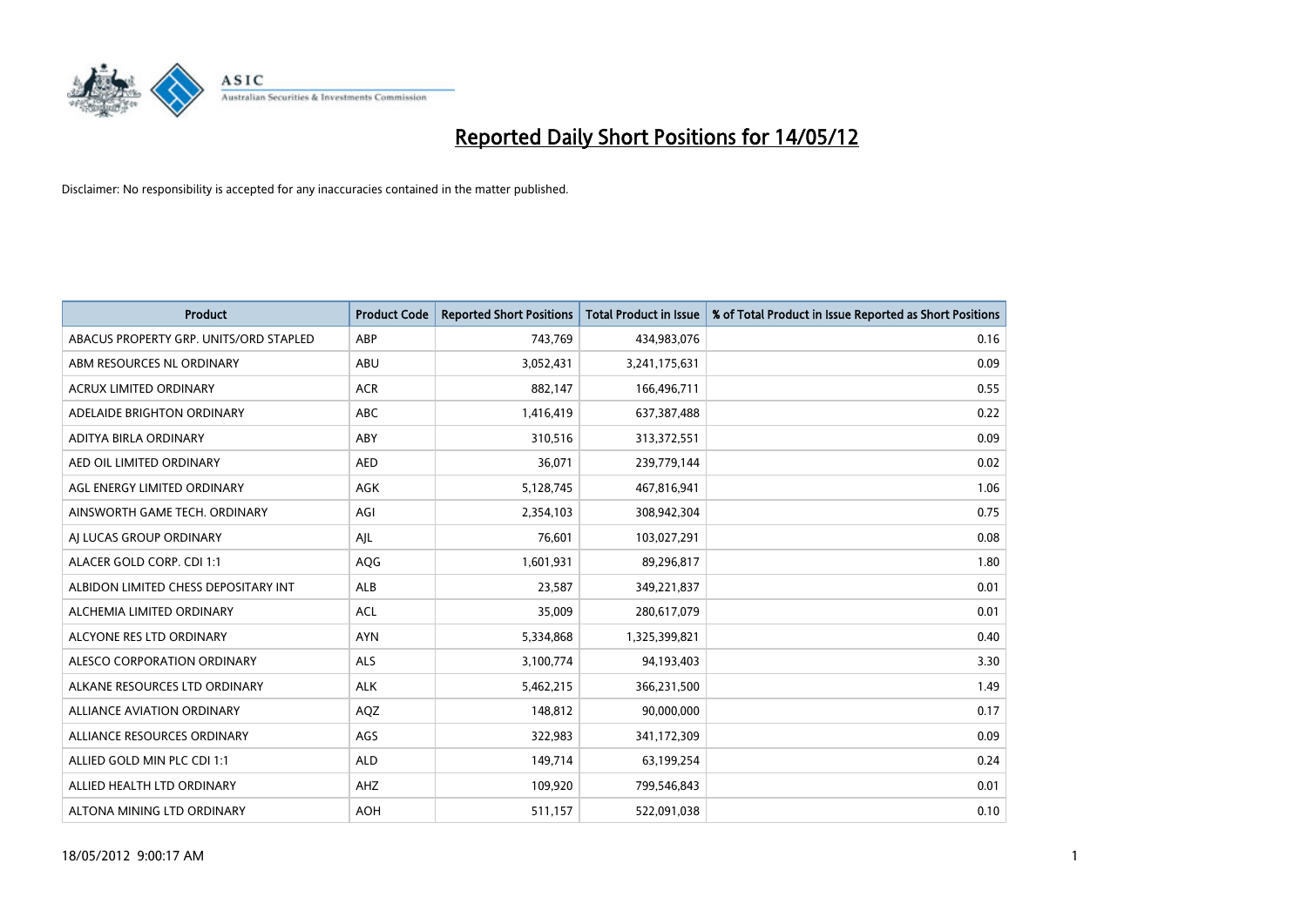

| <b>Product</b>                          | <b>Product Code</b> | <b>Reported Short Positions</b> | <b>Total Product in Issue</b> | % of Total Product in Issue Reported as Short Positions |
|-----------------------------------------|---------------------|---------------------------------|-------------------------------|---------------------------------------------------------|
| ALUMINA LIMITED ORDINARY                | <b>AWC</b>          | 79,078,818                      | 2,440,196,187                 | 3.20                                                    |
| AMALGAMATED HOLDINGS ORDINARY           | AHD                 | 4,529                           | 157,613,022                   | 0.00                                                    |
| AMCOM TELECOMM, ORDINARY                | AMM                 | 5,000                           | 241,491,904                   | 0.00                                                    |
| AMCOR LIMITED ORDINARY                  | AMC                 | 4,764,008                       | 1,206,684,923                 | 0.38                                                    |
| AMP LIMITED ORDINARY                    | AMP                 | 3,742,941                       | 2,894,931,180                 | 0.13                                                    |
| AMPELLA MINING ORDINARY                 | <b>AMX</b>          | 3,698,667                       | 240,600,493                   | 1.54                                                    |
| ANSELL LIMITED ORDINARY                 | <b>ANN</b>          | 2,928,312                       | 130,656,668                   | 2.24                                                    |
| ANTARES ENERGY LTD ORDINARY             | AZZ                 | 232,595                         | 260,000,000                   | 0.09                                                    |
| ANZ BANKING GRP LTD ORDINARY            | ANZ                 | 13,283,652                      | 2,679,587,116                 | 0.48                                                    |
| APA GROUP STAPLED SECURITIES            | <b>APA</b>          | 9,263,615                       | 644,485,583                   | 1.42                                                    |
| APN NEWS & MEDIA ORDINARY               | <b>APN</b>          | 25,696,725                      | 649,010,756                   | 3.95                                                    |
| AQUARIUS PLATINUM. ORDINARY             | AQP                 | 14,292,265                      | 470,312,578                   | 3.03                                                    |
| AQUILA RESOURCES ORDINARY               | <b>AQA</b>          | 5,087,046                       | 411,804,442                   | 1.22                                                    |
| ARAFURA RESOURCE LTD ORDINARY           | ARU                 | 10,235,353                      | 396,004,144                   | 2.57                                                    |
| ARB CORPORATION ORDINARY                | <b>ARP</b>          | 44,847                          | 72,481,302                    | 0.07                                                    |
| ARDENT LEISURE GROUP STAPLED SECURITIES | AAD                 | 307,897                         | 334,209,401                   | 0.10                                                    |
| ARISTOCRAT LEISURE ORDINARY             | ALL                 | 18,038,702                      | 550,502,889                   | 3.30                                                    |
| ASCIANO LIMITED ORDINARY                | <b>AIO</b>          | 3,824,262                       | 975,385,664                   | 0.38                                                    |
| ASG GROUP LIMITED ORDINARY              | ASZ                 | 108,313                         | 172,142,079                   | 0.06                                                    |
| ASPEN GROUP ORD/UNITS STAPLED           | APZ                 | 138,546                         | 596,206,393                   | 0.02                                                    |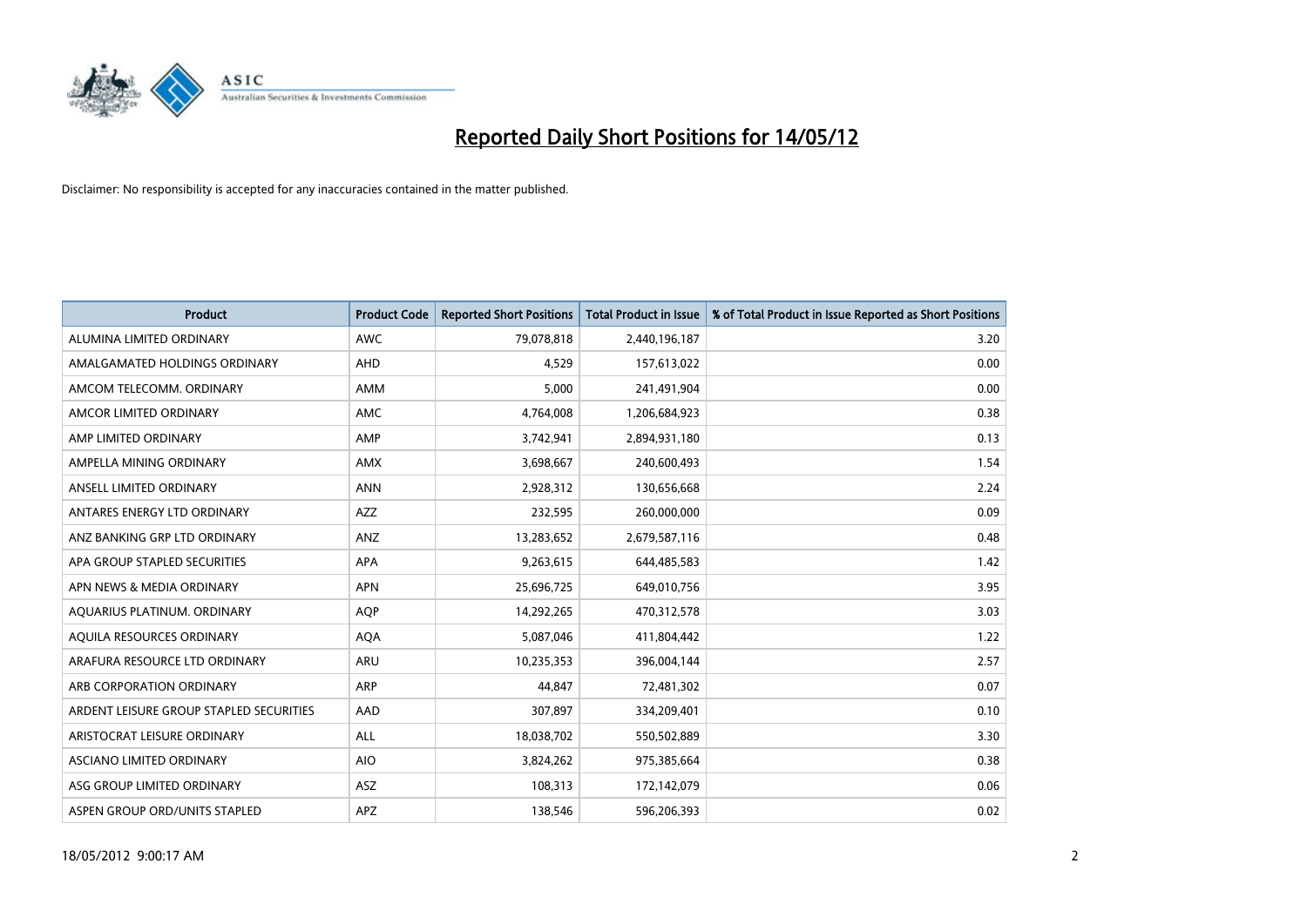

| <b>Product</b>                          | <b>Product Code</b> | <b>Reported Short Positions</b> | <b>Total Product in Issue</b> | % of Total Product in Issue Reported as Short Positions |
|-----------------------------------------|---------------------|---------------------------------|-------------------------------|---------------------------------------------------------|
| ASPIRE MINING LTD ORDINARY              | <b>AKM</b>          | 481,987                         | 620,594,556                   | 0.08                                                    |
| ASTRO JAP PROP GROUP STAPLED SECURITIES | AJA                 | 24,247                          | 58,445,002                    | 0.04                                                    |
| ASX LIMITED ORDINARY                    | <b>ASX</b>          | 3,441,648                       | 175,136,729                   | 1.94                                                    |
| ATLAS IRON LIMITED ORDINARY             | AGO                 | 4,105,785                       | 904,180,993                   | 0.45                                                    |
| AUCKLAND INTERNATION ORDINARY           | AIA                 | 50,000                          | 1,327,230,189                 | 0.00                                                    |
| <b>AURORA OIL &amp; GAS ORDINARY</b>    | <b>AUT</b>          | 6,603,607                       | 411,655,343                   | 1.62                                                    |
| AUSDRILL LIMITED ORDINARY               | ASL                 | 993,762                         | 304,330,623                   | 0.33                                                    |
| AUSENCO LIMITED ORDINARY                | AAX                 | 670,268                         | 123,872,665                   | 0.54                                                    |
| AUSGOLD LIMITED ORDINARY                | <b>AUC</b>          | 50.000                          | 125,280,171                   | 0.04                                                    |
| <b>AUSTAL LIMITED ORDINARY</b>          | ASB                 | 286,875                         | 188,193,007                   | 0.15                                                    |
| AUSTIN ENGINEERING ORDINARY             | ANG                 | 20,053                          | 72,314,403                    | 0.02                                                    |
| AUSTRALAND PROPERTY STAPLED SECURITY    | <b>ALZ</b>          | 410,036                         | 576,846,597                   | 0.07                                                    |
| AUSTRALIAN AGRICULT. ORDINARY           | AAC                 | 698,235                         | 312,905,085                   | 0.21                                                    |
| AUSTRALIAN FOUNDAT, ORDINARY            | AFI                 | 23                              | 1,027,732,653                 | 0.00                                                    |
| AUSTRALIAN INFRASTR, UNITS/ORDINARY     | <b>AIX</b>          | 11,954,741                      | 620,733,944                   | 1.94                                                    |
| AUSTRALIAN PHARM. ORDINARY              | API                 | 244,778                         | 488,115,883                   | 0.06                                                    |
| AUTOMOTIVE HOLDINGS ORDINARY            | AHE                 | 5,737                           | 260,579,682                   | 0.00                                                    |
| AVIENNINGS LIMITED ORDINARY             | <b>AVJ</b>          | 225,001                         | 274,588,694                   | 0.08                                                    |
| AWE LIMITED ORDINARY                    | <b>AWE</b>          | 3,709,989                       | 521,871,941                   | 0.70                                                    |
| AZIMUTH RES LTD ORDINARY                | <b>AZH</b>          | 1,215,388                       | 401,368,304                   | 0.29                                                    |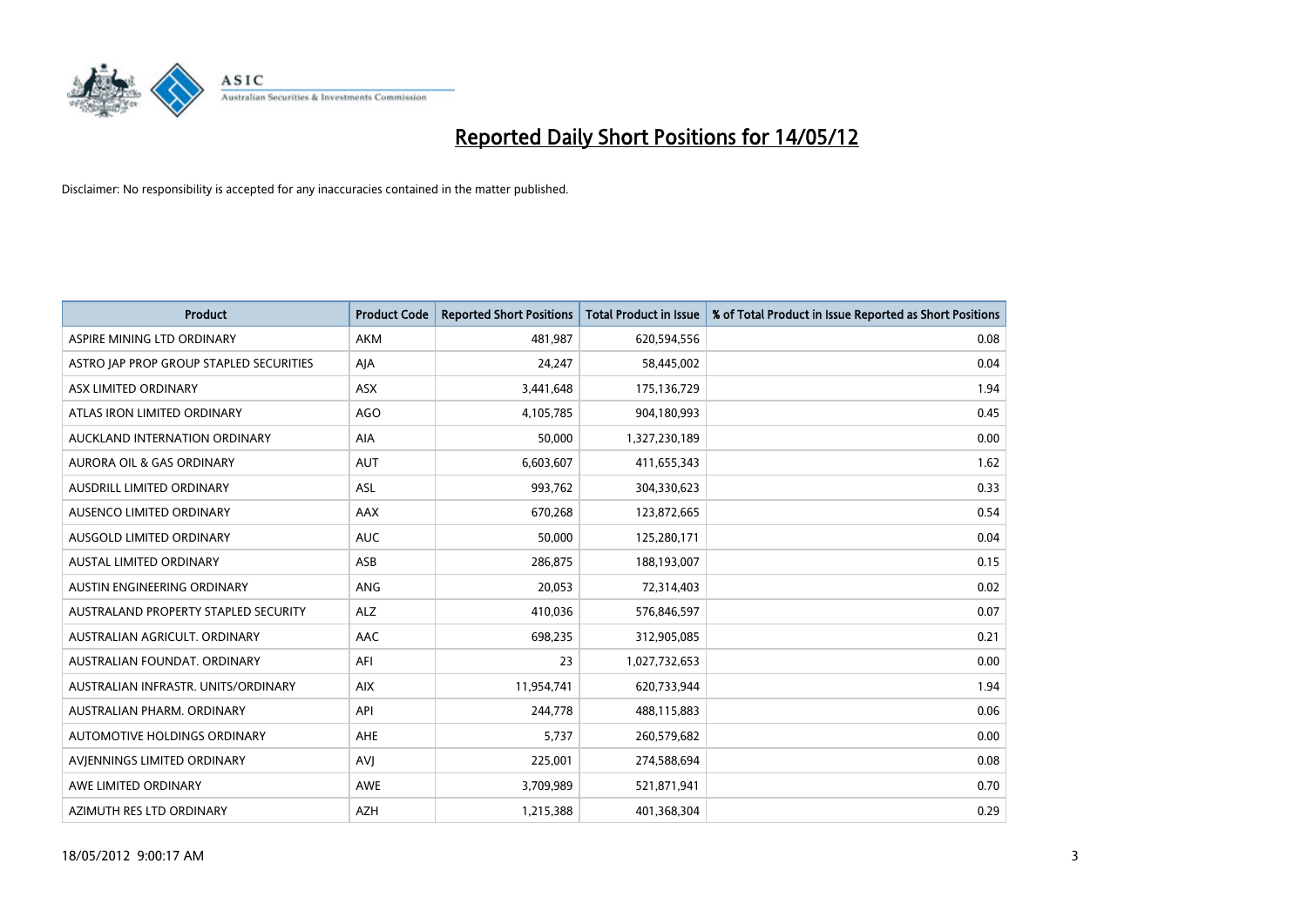

| <b>Product</b>                       | <b>Product Code</b> | <b>Reported Short Positions</b> | <b>Total Product in Issue</b> | % of Total Product in Issue Reported as Short Positions |
|--------------------------------------|---------------------|---------------------------------|-------------------------------|---------------------------------------------------------|
| AZUMAH RESOURCES ORDINARY            | <b>AZM</b>          | 1,366,475                       | 333,614,096                   | 0.41                                                    |
| BANDANNA ENERGY ORDINARY             | <b>BND</b>          | 3,882,612                       | 528,481,199                   | 0.73                                                    |
| BANK OF QUEENSLAND. ORDINARY         | <b>BOQ</b>          | 8,734,781                       | 304,034,664                   | 2.91                                                    |
| <b>BANNERMAN RESOURCES ORDINARY</b>  | <b>BMN</b>          | 110,869                         | 299,538,975                   | 0.04                                                    |
| <b>BASE RES LIMITED ORDINARY</b>     | <b>BSE</b>          | 754,626                         | 460,440,029                   | 0.17                                                    |
| <b>BASSARI RESOURCES ORDINARY</b>    | <b>BSR</b>          | 5,653,333                       | 572,648,689                   | 0.99                                                    |
| <b>BATHURST RESOURCES ORDINARY</b>   | <b>BTU</b>          | 35,462,720                      | 695,747,997                   | 5.08                                                    |
| BC IRON LIMITED ORDINARY             | <b>BCI</b>          | 272,530                         | 103,861,000                   | 0.26                                                    |
| BEACH ENERGY LIMITED ORDINARY        | <b>BPT</b>          | 26,881,340                      | 1,255,464,157                 | 2.16                                                    |
| <b>BEADELL RESOURCE LTD ORDINARY</b> | <b>BDR</b>          | 10,166,764                      | 716,004,752                   | 1.42                                                    |
| BENDIGO AND ADELAIDE ORDINARY        | <b>BEN</b>          | 4,295,167                       | 396,604,957                   | 1.08                                                    |
| BERKELEY RESOURCES ORDINARY          | <b>BKY</b>          | 2,159,391                       | 179,298,273                   | 1.21                                                    |
| <b>BHP BILLITON LIMITED ORDINARY</b> | <b>BHP</b>          | 14,804,022                      | 3,211,691,105                 | 0.43                                                    |
| <b>BILLABONG ORDINARY</b>            | <b>BBG</b>          | 22,712,521                      | 257,888,239                   | 8.79                                                    |
| <b>BIOTA HOLDINGS ORDINARY</b>       | <b>BTA</b>          | 536,437                         | 182,017,516                   | 0.29                                                    |
| <b>BLACKTHORN RESOURCES ORDINARY</b> | <b>BTR</b>          | 18,254                          | 127,818,000                   | 0.01                                                    |
| BLUESCOPE STEEL LTD ORDINARY         | <b>BSL</b>          | 42,542,499                      | 3,349,185,247                 | 1.26                                                    |
| <b>BOART LONGYEAR ORDINARY</b>       | <b>BLY</b>          | 10,462,817                      | 461,163,412                   | 2.27                                                    |
| <b>BOOM LOGISTICS ORDINARY</b>       | <b>BOL</b>          | 626                             | 468,663,585                   | 0.00                                                    |
| BORAL LIMITED, ORDINARY              | <b>BLD</b>          | 41,374,417                      | 758,572,140                   | 5.44                                                    |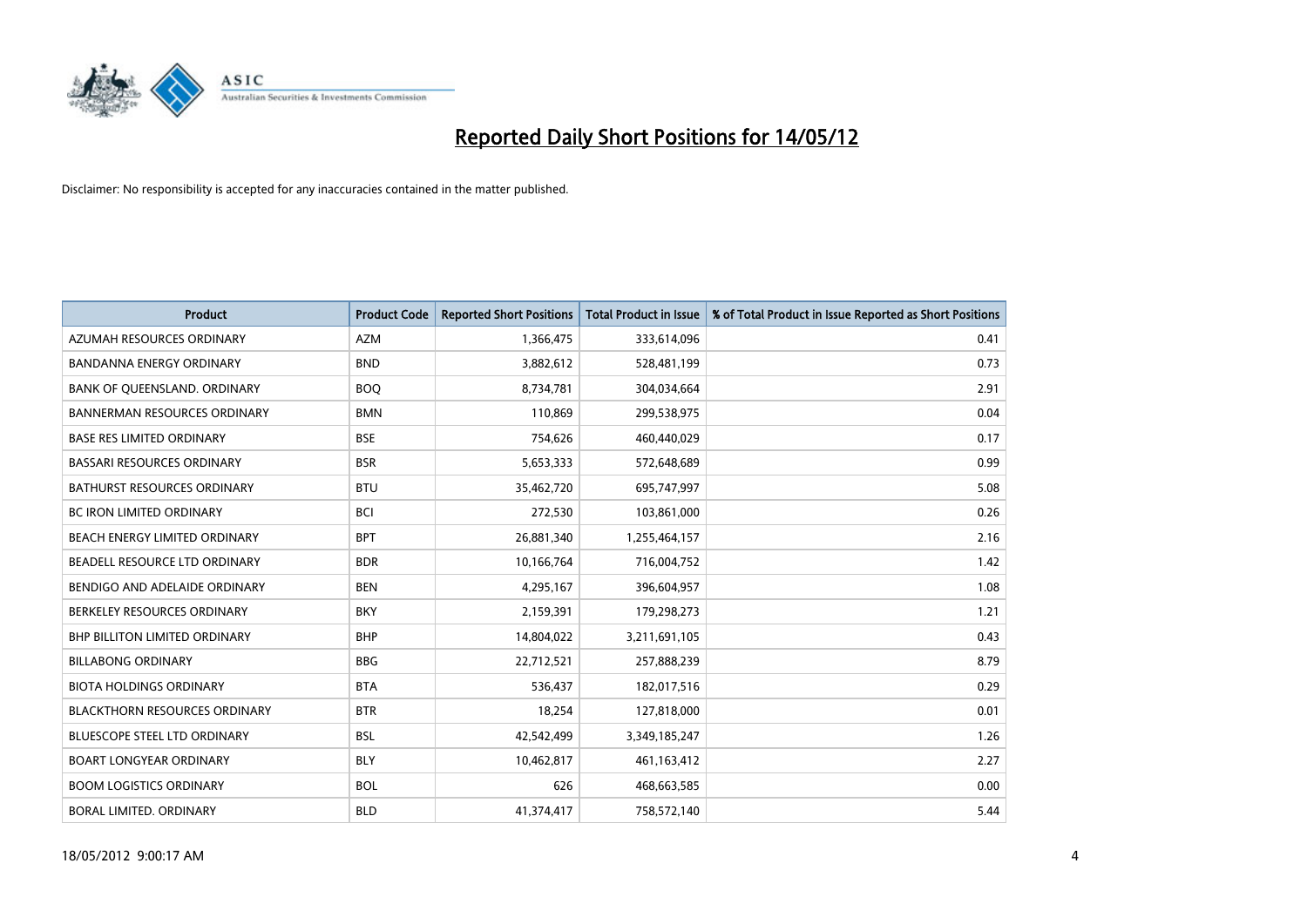

| <b>Product</b>                          | <b>Product Code</b> | <b>Reported Short Positions</b> | <b>Total Product in Issue</b> | % of Total Product in Issue Reported as Short Positions |
|-----------------------------------------|---------------------|---------------------------------|-------------------------------|---------------------------------------------------------|
| <b>BRADKEN LIMITED ORDINARY</b>         | <b>BKN</b>          | 8,305,542                       | 168,629,376                   | 4.93                                                    |
| <b>BRAMBLES LIMITED ORDINARY</b>        | <b>BXB</b>          | 10,001,755                      | 1,480,975,746                 | 0.64                                                    |
| BREVILLE GROUP LTD ORDINARY             | <b>BRG</b>          | 30,704                          | 130,095,322                   | 0.02                                                    |
| <b>BRICKWORKS LIMITED ORDINARY</b>      | <b>BKW</b>          | 24,690                          | 147,567,333                   | 0.02                                                    |
| <b>BROCKMAN RESOURCES ORDINARY</b>      | <b>BRM</b>          | 2,909                           | 145,053,151                   | 0.00                                                    |
| <b>BURU ENERGY ORDINARY</b>             | <b>BRU</b>          | 10,426,879                      | 234,319,477                   | 4.45                                                    |
| <b>BWP TRUST ORDINARY UNITS</b>         | <b>BWP</b>          | 312,447                         | 525,255,093                   | 0.05                                                    |
| CABCHARGE AUSTRALIA ORDINARY            | CAB                 | 659,460                         | 120,437,014                   | 0.56                                                    |
| CALTEX AUSTRALIA ORDINARY               | <b>CTX</b>          | 7,867,072                       | 270,000,000                   | 2.89                                                    |
| <b>CAMPBELL BROTHERS ORDINARY</b>       | <b>CPB</b>          | 1,419,763                       | 67,503,411                    | 2.12                                                    |
| CAPE LAMBERT RES LTD ORDINARY           | <b>CFE</b>          | 397,580                         | 689,108,792                   | 0.05                                                    |
| CARABELLA RES LTD ORDINARY              | <b>CLR</b>          | 121,687                         | 133,642,797                   | 0.10                                                    |
| <b>CARBON ENERGY ORDINARY</b>           | <b>CNX</b>          | 271,503                         | 772,586,709                   | 0.04                                                    |
| <b>CARDNO LIMITED ORDINARY</b>          | CDD                 | 119,901                         | 138,094,885                   | 0.08                                                    |
| CARNARVON PETROLEUM ORDINARY            | <b>CVN</b>          | 226,428                         | 694,644,634                   | 0.04                                                    |
| CARSALES.COM LTD ORDINARY               | <b>CRZ</b>          | 26,855,224                      | 233,684,223                   | 11.51                                                   |
| CASH CONVERTERS ORDINARY                | CCV                 | 41,599                          | 379,761,025                   | 0.01                                                    |
| CENTRO RETAIL AUST ORD/UNIT STAPLED SEC | <b>CRF</b>          | 5,955,378                       | 1,340,723,189                 | 0.46                                                    |
| <b>CERAMIC FUEL CELLS ORDINARY</b>      | <b>CFU</b>          | 150,354                         | 1,366,298,863                 | 0.01                                                    |
| CERRO RESOURCES NL ORDINARY             | CJO                 | 172,068                         | 748,768,606                   | 0.02                                                    |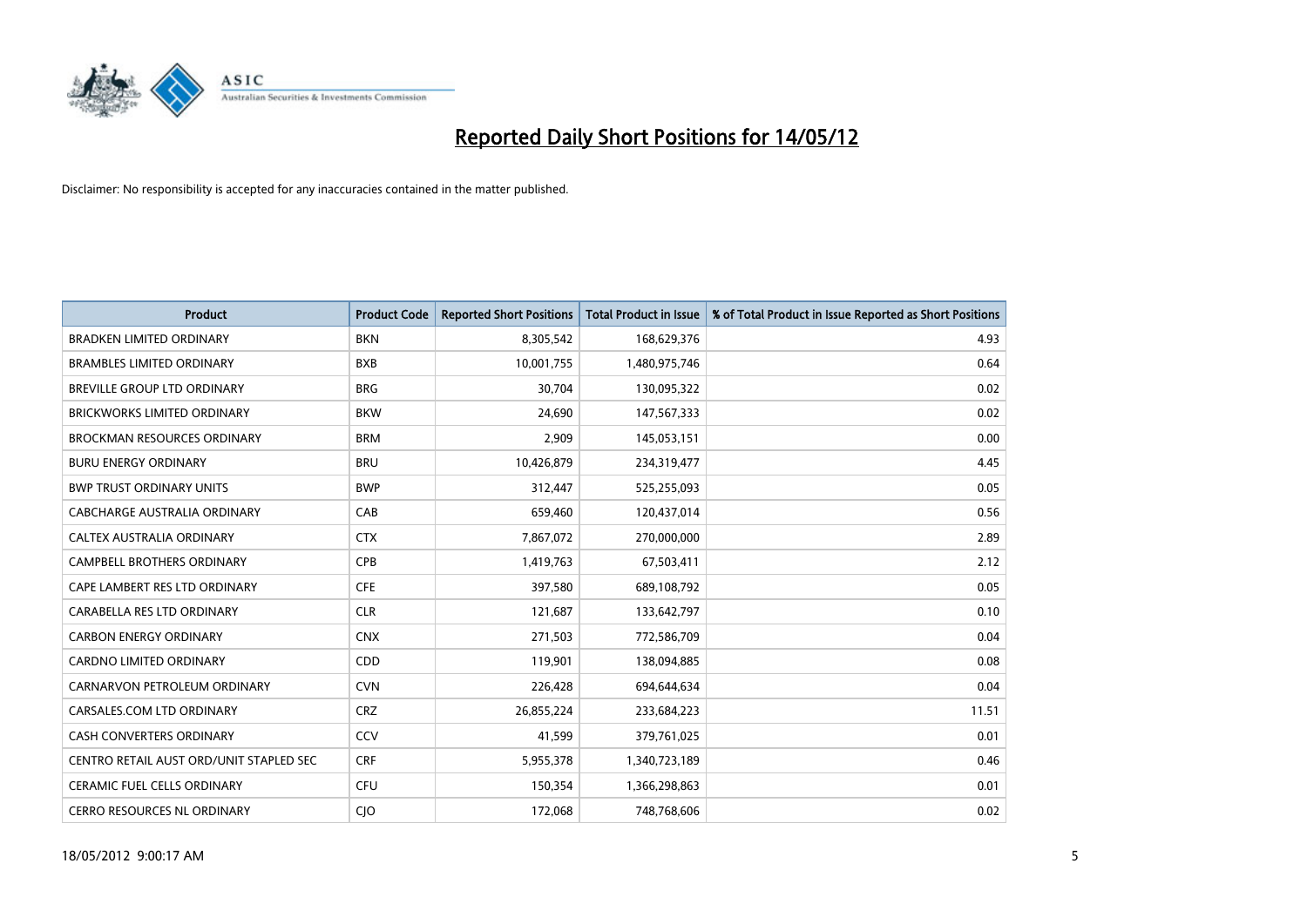

| <b>Product</b>                           | <b>Product Code</b> | <b>Reported Short Positions</b> | <b>Total Product in Issue</b> | % of Total Product in Issue Reported as Short Positions |
|------------------------------------------|---------------------|---------------------------------|-------------------------------|---------------------------------------------------------|
| <b>CFS RETAIL PROPERTY UNITS</b>         | <b>CFX</b>          | 55,703,005                      | 2,839,591,911                 | 1.96                                                    |
| <b>CGA MINING LIMITED ORDINARY</b>       | <b>CGX</b>          | 272,867                         | 337,725,726                   | 0.08                                                    |
| CHALLENGER DIV.PRO. STAPLED UNITS        | <b>CDI</b>          | 216,541                         | 872,296,035                   | 0.02                                                    |
| <b>CHALLENGER INFRAST, STAPLED UNITS</b> | <b>CIF</b>          | 216,736                         | 316,223,785                   | 0.07                                                    |
| <b>CHALLENGER LIMITED ORDINARY</b>       | <b>CGF</b>          | 3,809,753                       | 546,855,644                   | 0.70                                                    |
| CHARTER HALL GROUP STAPLED US PROHIBIT.  | <b>CHC</b>          | 72,546                          | 308,736,721                   | 0.02                                                    |
| <b>CHARTER HALL RETAIL UNITS</b>         | <b>COR</b>          | 619,792                         | 299,628,571                   | 0.20                                                    |
| <b>CHORUS LIMITED ORDINARY</b>           | <b>CNU</b>          | 936,034                         | 385,082,123                   | 0.25                                                    |
| CITIGOLD CORP LTD ORDINARY               | <b>CTO</b>          | 1,355,317                       | 1,105,078,301                 | 0.12                                                    |
| <b>CLOUGH LIMITED ORDINARY</b>           | <b>CLO</b>          | 72,437                          | 773,373,357                   | 0.00                                                    |
| CNPR GRP UNITS/ORD STAPLED               | <b>CNP</b>          | 2,537                           | 972,414,514                   | 0.00                                                    |
| COAL OF AFRICA LTD ORDINARY              | <b>CZA</b>          | 1,861,229                       | 662,484,573                   | 0.27                                                    |
| <b>COALSPUR MINES LTD ORDINARY</b>       | CPL                 | 10,625,335                      | 620,729,899                   | 1.69                                                    |
| <b>COBAR CONSOLIDATED ORDINARY</b>       | CCU                 | 273,326                         | 210,101,187                   | 0.12                                                    |
| COCA-COLA AMATIL ORDINARY                | <b>CCL</b>          | 8,913,434                       | 761,319,007                   | 1.18                                                    |
| COCHLEAR LIMITED ORDINARY                | <b>COH</b>          | 6,520,466                       | 56,929,432                    | 11.43                                                   |
| <b>COCKATOO COAL ORDINARY</b>            | <b>COK</b>          | 13,178,402                      | 1,016,746,908                 | 1.28                                                    |
| <b>COFFEY INTERNATIONAL ORDINARY</b>     | <b>COF</b>          | 142,299                         | 239,260,027                   | 0.06                                                    |
| <b>COKAL LTD ORDINARY</b>                | <b>CKA</b>          | 95,452                          | 411,046,892                   | 0.02                                                    |
| <b>COLLINS FOODS LTD ORDINARY</b>        | <b>CKF</b>          | 36,978                          | 93,000,003                    | 0.04                                                    |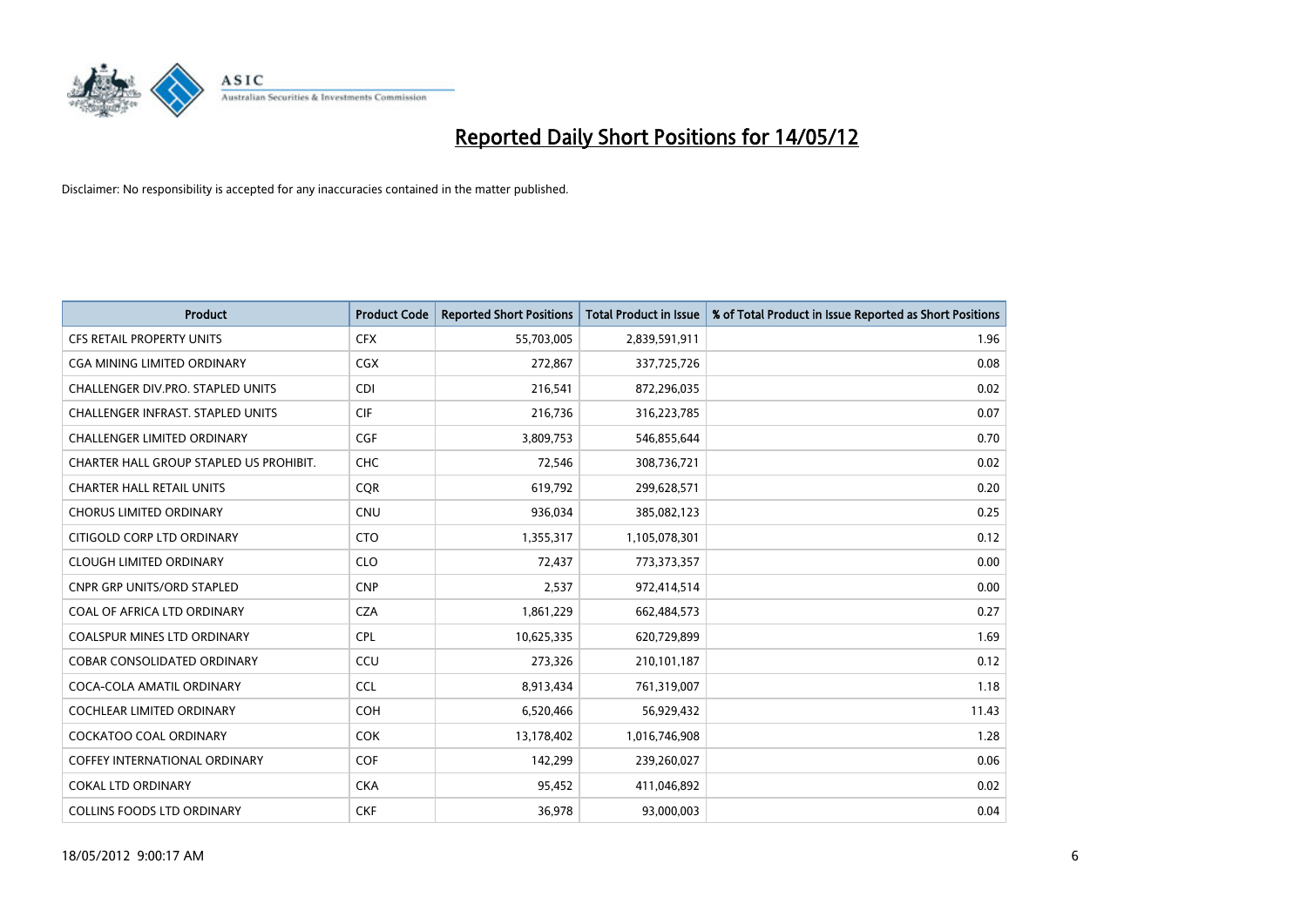

| <b>Product</b>                       | <b>Product Code</b> | <b>Reported Short Positions</b> | <b>Total Product in Issue</b> | % of Total Product in Issue Reported as Short Positions |
|--------------------------------------|---------------------|---------------------------------|-------------------------------|---------------------------------------------------------|
| COMMONWEALTH BANK, ORDINARY          | <b>CBA</b>          | 29,135,582                      | 1,592,154,780                 | 1.78                                                    |
| COMMONWEALTH PROP ORDINARY UNITS     | <b>CPA</b>          | 30,105,301                      | 2,347,003,413                 | 1.29                                                    |
| <b>COMPASS RESOURCES ORDINARY</b>    | <b>CMR</b>          | 7,472                           | 1,403,744,100                 | 0.00                                                    |
| <b>COMPUTERSHARE LTD ORDINARY</b>    | <b>CPU</b>          | 6,876,457                       | 555,664,059                   | 1.22                                                    |
| CONSOLIDATED MEDIA, ORDINARY         | <b>CMI</b>          | 1,739,331                       | 561,834,996                   | 0.31                                                    |
| CONTINENTAL COAL LTD ORDINARY        | CCC                 | 571,077                         | 421,018,421                   | 0.13                                                    |
| <b>COOPER ENERGY LTD ORDINARY</b>    | <b>COE</b>          | 348,655                         | 292,791,528                   | 0.12                                                    |
| <b>CREDIT CORP GROUP ORDINARY</b>    | <b>CCP</b>          | 7,916                           | 45,571,114                    | 0.02                                                    |
| CROMWELL PROP STAPLED SECURITIES     | <b>CMW</b>          | 17,863                          | 1,168,086,516                 | 0.00                                                    |
| <b>CROWN LIMITED ORDINARY</b>        | <b>CWN</b>          | 4,558,393                       | 728,394,185                   | 0.63                                                    |
| <b>CSG LIMITED ORDINARY</b>          | CSV                 | 752,465                         | 282,567,499                   | 0.26                                                    |
| <b>CSL LIMITED ORDINARY</b>          | <b>CSL</b>          | 5,602,303                       | 511,658,424                   | 1.07                                                    |
| <b>CSR LIMITED ORDINARY</b>          | <b>CSR</b>          | 33, 377, 312                    | 506,000,315                   | 6.59                                                    |
| <b>CUDECO LIMITED ORDINARY</b>       | CDU                 | 3,568,752                       | 190,059,476                   | 1.88                                                    |
| <b>CUE ENERGY RESOURCE ORDINARY</b>  | <b>CUE</b>          | 3,205,036                       | 698,119,720                   | 0.46                                                    |
| <b>CUSTOMERS LIMITED ORDINARY</b>    | <b>CUS</b>          | 17,700                          | 134,869,357                   | 0.01                                                    |
| DART ENERGY LTD ORDINARY             | <b>DTE</b>          | 22,085,927                      | 736, 141, 536                 | 2.98                                                    |
| DAVID JONES LIMITED ORDINARY         | <b>DJS</b>          | 62,171,374                      | 528,655,600                   | 11.75                                                   |
| <b>DECMIL GROUP LIMITED ORDINARY</b> | <b>DCG</b>          | 391,606                         | 166,492,757                   | 0.23                                                    |
| DEEP YELLOW LIMITED ORDINARY         | <b>DYL</b>          | 111,061                         | 1,128,736,403                 | 0.01                                                    |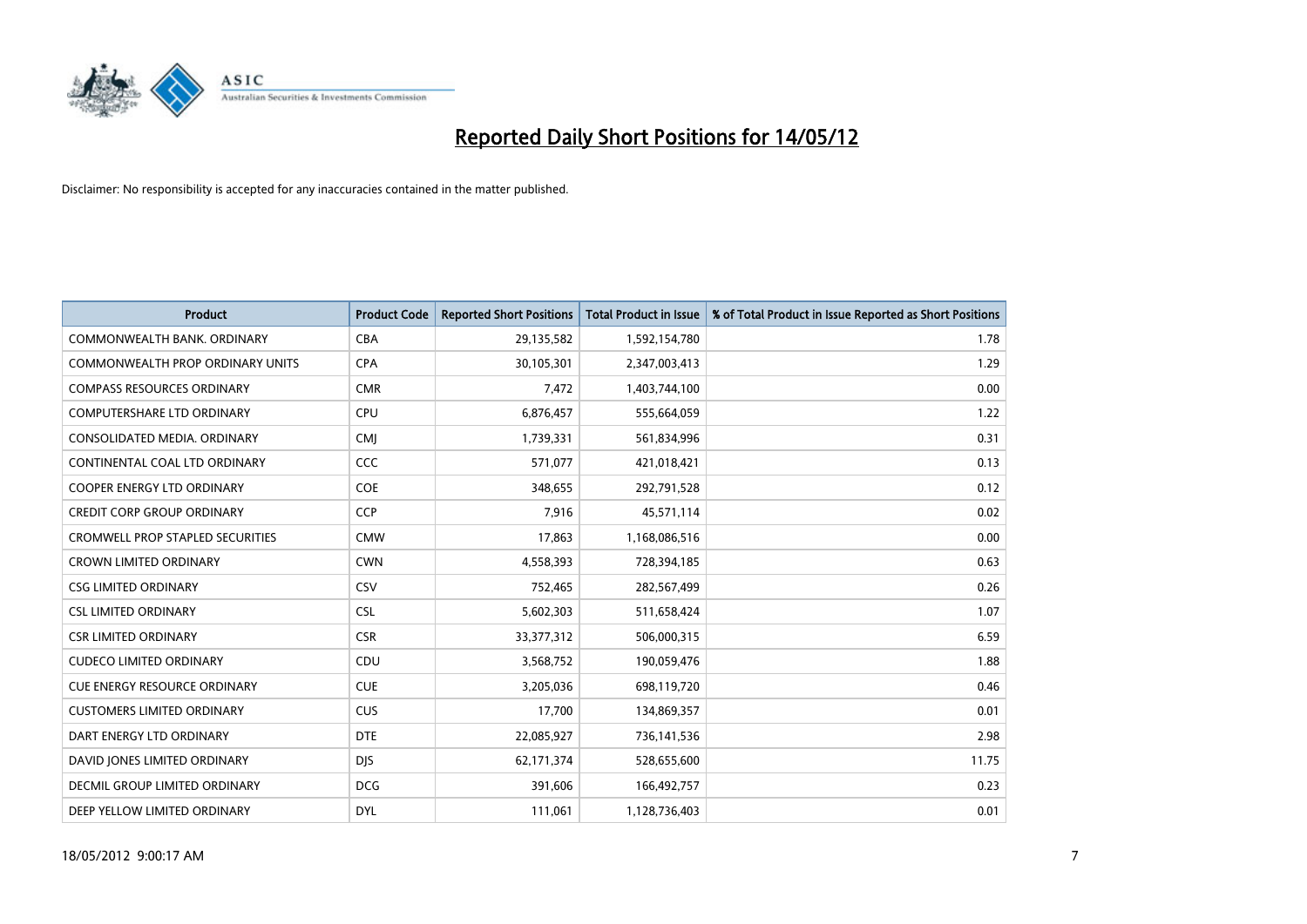

| <b>Product</b>                       | <b>Product Code</b> | <b>Reported Short Positions</b> | <b>Total Product in Issue</b> | % of Total Product in Issue Reported as Short Positions |
|--------------------------------------|---------------------|---------------------------------|-------------------------------|---------------------------------------------------------|
| DEXUS PROPERTY GROUP STAPLED UNITS   | <b>DXS</b>          | 14,746,033                      | 4,839,024,176                 | 0.30                                                    |
| DISCOVERY METALS LTD ORDINARY        | <b>DML</b>          | 10,047,479                      | 442,128,231                   | 2.31                                                    |
| DOMINO PIZZA ENTERPR ORDINARY        | <b>DMP</b>          | 530,404                         | 69,899,674                    | 0.75                                                    |
| DORAY MINERALS LTD ORDINARY          | <b>DRM</b>          | 28,897                          | 80,530,513                    | 0.04                                                    |
| DOWNER EDI LIMITED ORDINARY          | <b>DOW</b>          | 6,764,049                       | 429,100,296                   | 1.56                                                    |
| DRILLSEARCH ENERGY ORDINARY          | <b>DLS</b>          | 5,624,268                       | 337,449,196                   | 1.67                                                    |
| DUET GROUP STAPLED US PROHIBIT.      | <b>DUE</b>          | 12,938,505                      | 1,109,831,386                 | 1.17                                                    |
| DULUXGROUP LIMITED ORDINARY          | <b>DLX</b>          | 9,146,735                       | 367,456,259                   | 2.48                                                    |
| <b>DWS LTD ORDINARY</b>              | <b>DWS</b>          | 1,350                           | 132,362,763                   | 0.00                                                    |
| ECHO ENTERTAINMENT ORDINARY          | <b>EGP</b>          | 60,590,354                      | 688,019,737                   | 8.80                                                    |
| ELDERS LIMITED ORDINARY              | <b>ELD</b>          | 20,473,870                      | 448,598,480                   | 4.56                                                    |
| ELDORADO GOLD CORP CDI 1:1           | EAU                 | 37,246                          | 7,235,235                     | 0.52                                                    |
| ELEMENTAL MINERALS ORDINARY          | <b>ELM</b>          | 407,308                         | 243,614,280                   | 0.16                                                    |
| ELEMENTOS LIMITED ORDINARY           | <b>ELT</b>          | 16                              | 82,383,526                    | 0.00                                                    |
| <b>EMECO HOLDINGS ORDINARY</b>       | <b>EHL</b>          | 3,393,090                       | 631,237,586                   | 0.54                                                    |
| <b>ENDEAVOUR MIN CORP CDI 1:1</b>    | <b>EVR</b>          | 98,606                          | 117,139,706                   | 0.07                                                    |
| ENERGY RESOURCES ORDINARY 'A'        | ERA                 | 11,176,347                      | 517,725,062                   | 2.15                                                    |
| <b>ENERGY WORLD CORPOR, ORDINARY</b> | <b>EWC</b>          | 26,156,661                      | 1,734,166,672                 | 1.51                                                    |
| <b>ENVESTRA LIMITED ORDINARY</b>     | <b>ENV</b>          | 9,916,210                       | 1,572,392,111                 | 0.62                                                    |
| EQUATORIAL RES LTD ORDINARY          | EQX                 | 122,282                         | 117,235,353                   | 0.10                                                    |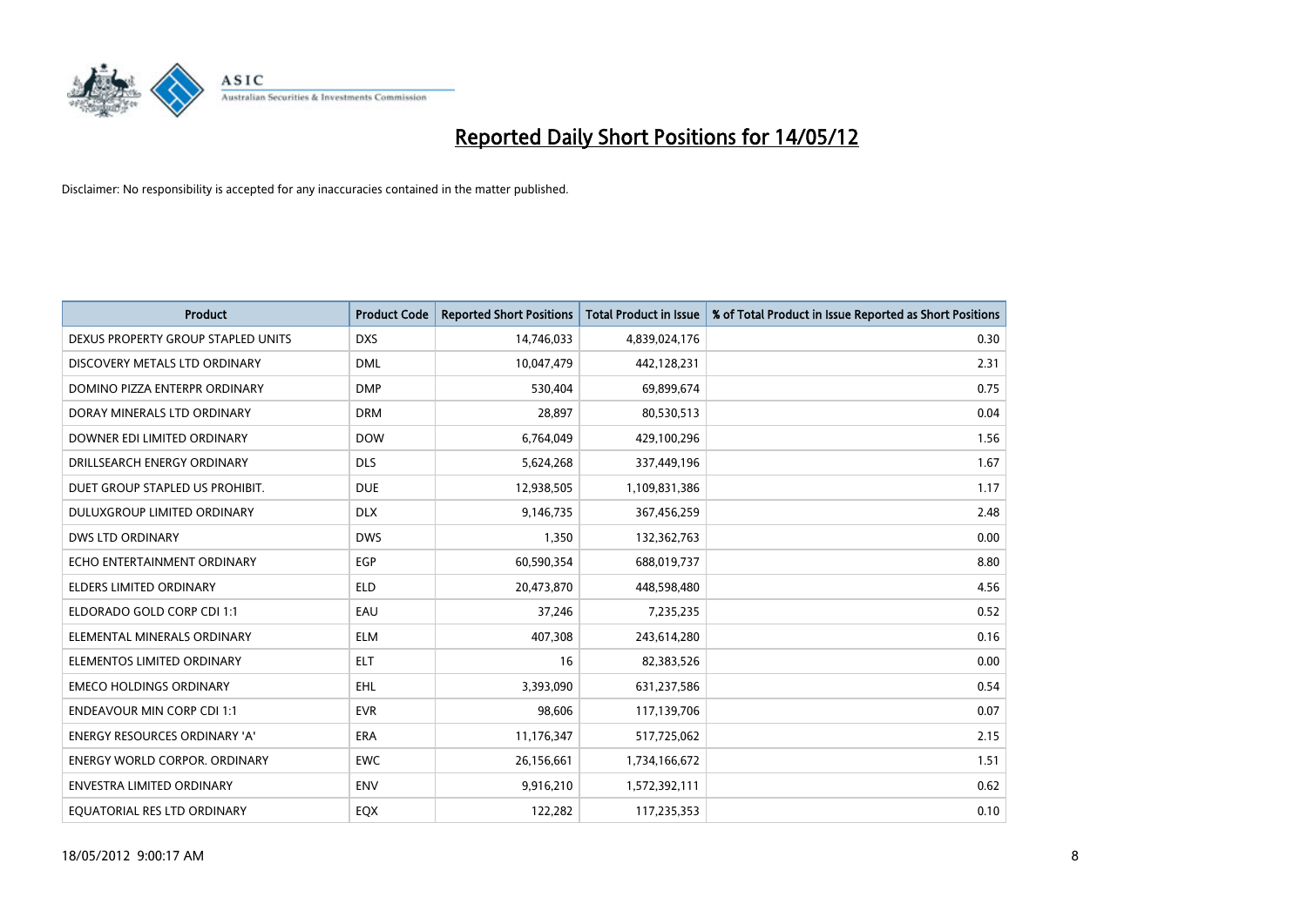

| <b>Product</b>                        | <b>Product Code</b> | <b>Reported Short Positions</b> | <b>Total Product in Issue</b> | % of Total Product in Issue Reported as Short Positions |
|---------------------------------------|---------------------|---------------------------------|-------------------------------|---------------------------------------------------------|
| EUREKA ENERGY LTD ORDINARY            | <b>EKA</b>          | 35,000                          | 237,014,050                   | 0.01                                                    |
| EUROZ LIMITED ORDINARY                | EZL                 | 26,690                          | 143,633,668                   | 0.02                                                    |
| EVOLUTION MINING LTD ORDINARY         | <b>EVN</b>          | 2,490,353                       | 707,105,713                   | 0.34                                                    |
| <b>EXCO RESOURCES LTD ORDINARY</b>    | <b>EXS</b>          | 50,060                          | 356,044,187                   | 0.01                                                    |
| FAIRFAX MEDIA LTD ORDINARY            | <b>FXI</b>          | 260,272,028                     | 2,351,955,725                 | 11.10                                                   |
| <b>FANTASTIC HOLDINGS ORDINARY</b>    | <b>FAN</b>          | 94,415                          | 102,739,538                   | 0.09                                                    |
| <b>FAR LTD ORDINARY</b>               | <b>FAR</b>          | 25,000,000                      | 2,499,846,742                 | 1.00                                                    |
| FISHER & PAYKEL H. ORDINARY           | <b>FPH</b>          | 7,000                           | 530,053,399                   | 0.00                                                    |
| FKP PROPERTY GROUP STAPLED SECURITIES | <b>FKP</b>          | 41,039,022                      | 1,211,033,858                 | 3.39                                                    |
| FLEETWOOD CORP ORDINARY               | <b>FWD</b>          | 122,014                         | 59,217,793                    | 0.20                                                    |
| FLETCHER BUILDING ORDINARY            | <b>FBU</b>          | 12,044,992                      | 682,866,936                   | 1.77                                                    |
| FLEXIGROUP LIMITED ORDINARY           | FXL                 | 32,434                          | 279,911,147                   | 0.00                                                    |
| <b>FLIGHT CENTRE ORDINARY</b>         | <b>FLT</b>          | 11,623,517                      | 100,031,742                   | 11.62                                                   |
| FLINDERS MINES LTD ORDINARY           | <b>FMS</b>          | 91,772                          | 1,821,300,404                 | 0.01                                                    |
| <b>FOCUS MINERALS LTD ORDINARY</b>    | <b>FML</b>          | 569,558                         | 4,320,773,701                 | 0.01                                                    |
| <b>FORGE GROUP LIMITED ORDINARY</b>   | FGE                 | 293,518                         | 83,469,014                    | 0.35                                                    |
| FORTESCUE METALS GRP ORDINARY         | <b>FMG</b>          | 104,399,798                     | 3,113,798,659                 | 3.32                                                    |
| <b>G.U.D. HOLDINGS ORDINARY</b>       | <b>GUD</b>          | 1,064,388                       | 70,803,455                    | 1.50                                                    |
| <b>GALAXY RESOURCES ORDINARY</b>      | GXY                 | 8,907,851                       | 363,775,852                   | 2.43                                                    |
| <b>GEODYNAMICS LIMITED ORDINARY</b>   | GDY                 | 850                             | 406,452,608                   | 0.00                                                    |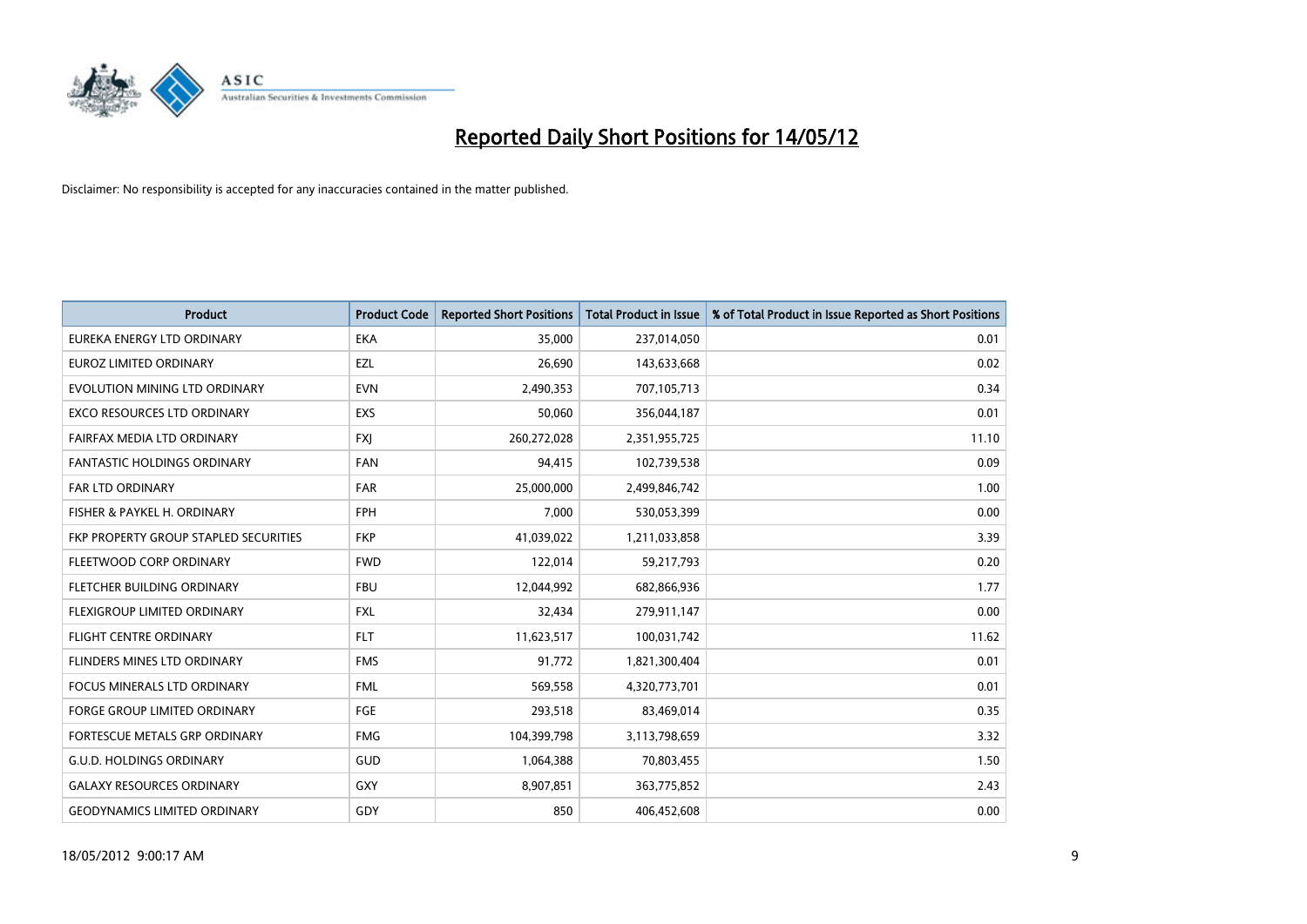

| <b>Product</b>                                   | <b>Product Code</b> | <b>Reported Short Positions</b> | <b>Total Product in Issue</b> | % of Total Product in Issue Reported as Short Positions |
|--------------------------------------------------|---------------------|---------------------------------|-------------------------------|---------------------------------------------------------|
| <b>GINDALBIE METALS LTD ORDINARY</b>             | GBG                 | 37,245,034                      | 1,247,487,454                 | 2.98                                                    |
| <b>GLOBAL CONSTRUCTION ORDINARY</b>              | GCS                 | 50,000                          | 116,464,741                   | 0.04                                                    |
| <b>GLOUCESTER COAL ORDINARY</b>                  | GCL                 | 1,202,535                       | 202,905,967                   | 0.57                                                    |
| <b>GOLD ROAD RES LTD ORDINARY</b>                | <b>GOR</b>          | 158,619                         | 389,975,665                   | 0.05                                                    |
| <b>GOODMAN FIELDER, ORDINARY</b>                 | <b>GFF</b>          | 32,069,473                      | 1,955,559,207                 | 1.64                                                    |
| <b>GOODMAN GROUP STAPLED US PROHIBIT.</b>        | <b>GMG</b>          | 17,124,148                      | 1,549,551,920                 | 1.10                                                    |
| <b>GPT GROUP STAPLED SEC.</b>                    | GPT                 | 7,770,487                       | 1,788,553,046                 | 0.41                                                    |
| <b>GRAINCORP LIMITED A CLASS ORDINARY</b>        | <b>GNC</b>          | 678,307                         | 198,318,900                   | 0.34                                                    |
| <b>GRANGE RESOURCES, ORDINARY</b>                | <b>GRR</b>          | 1,290,009                       | 1,154,766,592                 | 0.11                                                    |
| <b>GREENLAND MIN EN LTD ORDINARY</b>             | GGG                 | 3,793,163                       | 416,390,488                   | 0.90                                                    |
| <b>GROWTHPOINT PROPERTY ORD/UNIT STAPLED SEC</b> | GOZ                 | 102,255                         | 291,904,374                   | 0.04                                                    |
| <b>GRYPHON MINERALS LTD ORDINARY</b>             | GRY                 | 5,751,471                       | 348,264,983                   | 1.65                                                    |
| <b>GUILDFORD COAL LTD ORDINARY</b>               | <b>GUF</b>          | 1,665,505                       | 276,867,530                   | 0.61                                                    |
| <b>GUINNESS PEAT GROUP. CDI 1:1</b>              | <b>GPG</b>          | 15,000                          | 250,584,860                   | 0.01                                                    |
| <b>GUNNS LIMITED ORDINARY</b>                    | <b>GNS</b>          | 61,511,210                      | 848,401,559                   | 7.24                                                    |
| <b>GWA GROUP LTD ORDINARY</b>                    | GWA                 | 17,290,873                      | 302,005,514                   | 5.75                                                    |
| HARVEY NORMAN ORDINARY                           | <b>HVN</b>          | 94,588,656                      | 1,062,316,784                 | 8.89                                                    |
| HASTIE GROUP LIMITED ORDINARY                    | <b>HST</b>          | 232,793                         | 137,353,504                   | 0.17                                                    |
| HASTINGS DIVERSIFIED STAPLED SECURITY            | <b>HDF</b>          | 726,350                         | 530,001,072                   | 0.14                                                    |
| <b>HAVILAH RESOURCES NL ORDINARY</b>             | <b>HAV</b>          | 126,344                         | 101,311,223                   | 0.12                                                    |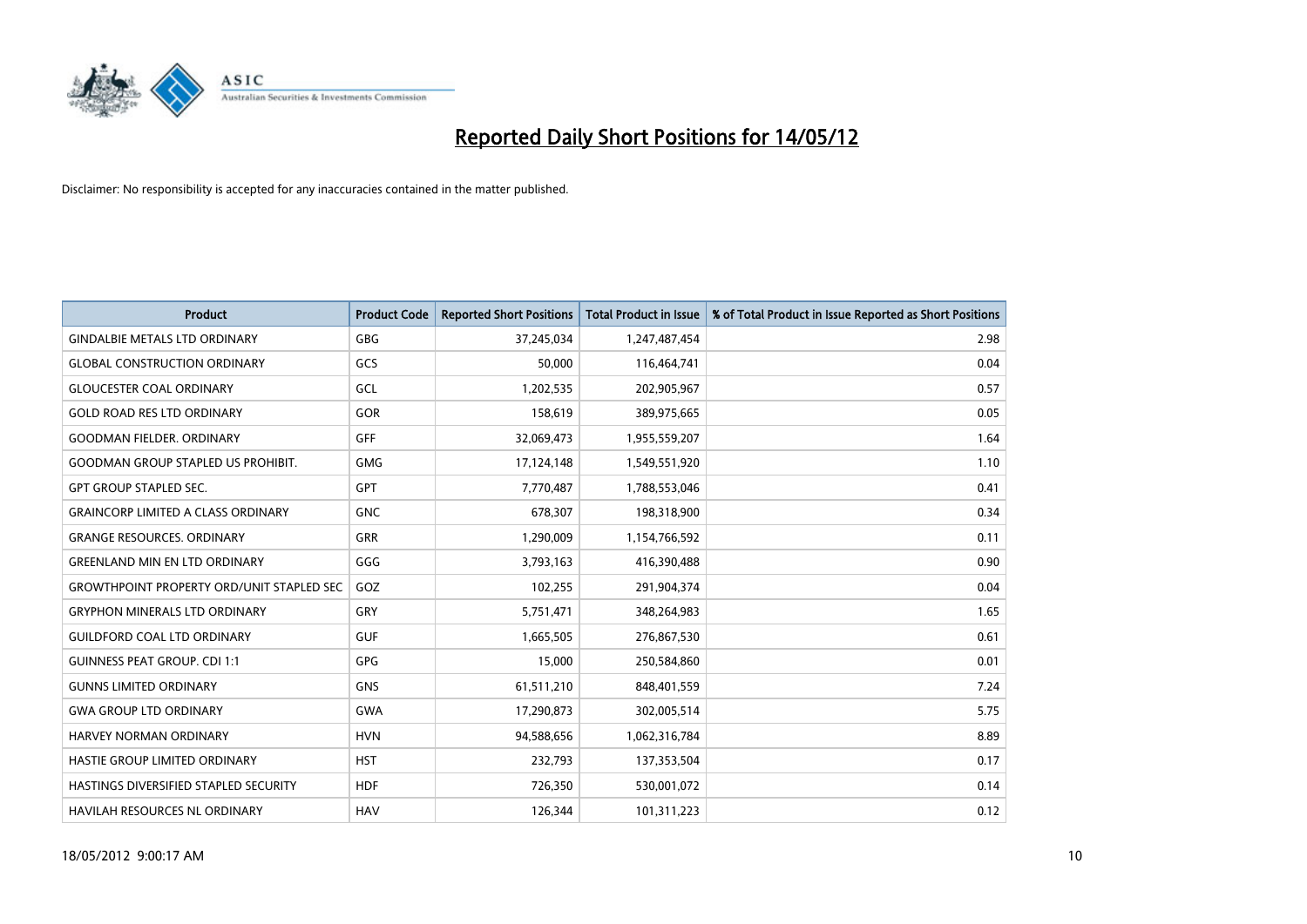

| <b>Product</b>                         | <b>Product Code</b> | <b>Reported Short Positions</b> | <b>Total Product in Issue</b> | % of Total Product in Issue Reported as Short Positions |
|----------------------------------------|---------------------|---------------------------------|-------------------------------|---------------------------------------------------------|
| <b>HENDERSON GROUP CDI 1:1</b>         | <b>HGG</b>          | 12,762,684                      | 679,989,580                   | 1.88                                                    |
| HFA HOLDINGS LIMITED ORDINARY          | <b>HFA</b>          | 3,809                           | 117,332,831                   | 0.00                                                    |
| <b>HIGHLANDS PACIFIC ORDINARY</b>      | <b>HIG</b>          | 77,597                          | 686,202,481                   | 0.01                                                    |
| HILLGROVE RES LTD ORDINARY             | <b>HGO</b>          | 12,055,925                      | 793,698,575                   | 1.53                                                    |
| HILLS HOLDINGS LTD ORDINARY            | HIL                 | 3,554,853                       | 246,500,444                   | 1.42                                                    |
| HORIZON OIL LIMITED ORDINARY           | <b>HZN</b>          | 25,923,345                      | 1,130,811,515                 | 2.31                                                    |
| <b>ICON ENERGY LIMITED ORDINARY</b>    | <b>ICN</b>          | 6,415                           | 469,301,394                   | 0.00                                                    |
| <b>IINET LIMITED ORDINARY</b>          | <b>IIN</b>          | 23,223                          | 160,968,847                   | 0.00                                                    |
| <b>ILUKA RESOURCES ORDINARY</b>        | <b>ILU</b>          | 29,111,915                      | 418,700,517                   | 6.93                                                    |
| <b>IMDEX LIMITED ORDINARY</b>          | <b>IMD</b>          | 294,592                         | 208,250,426                   | 0.15                                                    |
| IMF (AUSTRALIA) LTD ORDINARY           | <b>IMF</b>          | 215,558                         | 123,828,193                   | 0.17                                                    |
| <b>INCITEC PIVOT ORDINARY</b>          | IPL                 | 5,669,856                       | 1,628,730,107                 | 0.33                                                    |
| INDEPENDENCE GROUP ORDINARY            | <b>IGO</b>          | 9,650,815                       | 232,882,535                   | 4.15                                                    |
| <b>INDOPHIL RESOURCES ORDINARY</b>     | <b>IRN</b>          | 895,360                         | 1,203,146,194                 | 0.06                                                    |
| <b>INDUSTREA LIMITED ORDINARY</b>      | <b>IDL</b>          | 687,489                         | 370,268,218                   | 0.20                                                    |
| INFIGEN ENERGY STAPLED SECURITIES      | <b>IFN</b>          | 4,540,456                       | 762,265,972                   | 0.60                                                    |
| INSURANCE AUSTRALIA ORDINARY           | IAG                 | 1,815,478                       | 2,079,034,021                 | 0.07                                                    |
| INTEGRA MINING LTD. ORDINARY           | <b>IGR</b>          | 4,432,116                       | 846,293,881                   | 0.53                                                    |
| <b>INTREPID MINES ORDINARY</b>         | <b>IAU</b>          | 8,517,932                       | 524,456,741                   | 1.62                                                    |
| INVESTA OFFICE FUND STAPLED SECURITIES | <b>IOF</b>          | 923,098                         | 614,047,458                   | 0.14                                                    |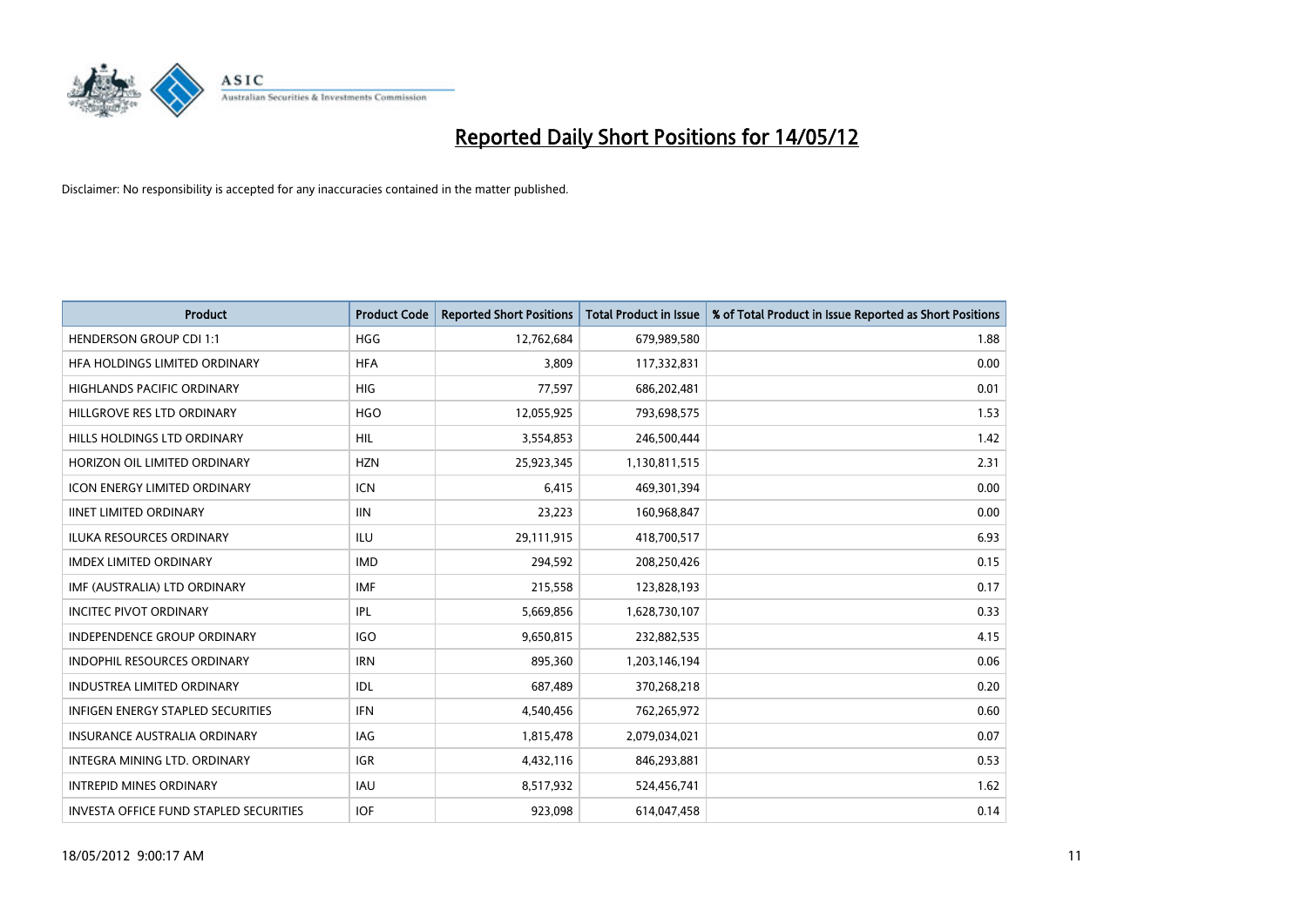

| <b>Product</b>                           | <b>Product Code</b> | <b>Reported Short Positions</b> | <b>Total Product in Issue</b> | % of Total Product in Issue Reported as Short Positions |
|------------------------------------------|---------------------|---------------------------------|-------------------------------|---------------------------------------------------------|
| <b>INVOCARE LIMITED ORDINARY</b>         | <b>IVC</b>          | 2,955,635                       | 110,030,298                   | 2.70                                                    |
| ION LIMITED ORDINARY                     | <b>ION</b>          | 164,453                         | 256,365,105                   | 0.06                                                    |
| <b>IOOF HOLDINGS LTD ORDINARY</b>        | IFL                 | 796,828                         | 229,794,395                   | 0.35                                                    |
| <b>IRESS LIMITED ORDINARY</b>            | <b>IRE</b>          | 2,712,734                       | 127,036,010                   | 2.13                                                    |
| <b>IRON ORE HOLDINGS ORDINARY</b>        | <b>IOH</b>          | 39,352                          | 165,862,170                   | 0.02                                                    |
| <b>IVANHOE AUSTRALIA ORDINARY</b>        | <b>IVA</b>          | 3,070,254                       | 553,921,745                   | 0.55                                                    |
| JAMES HARDIE INDUST CHESS DEPOSITARY INT | <b>IHX</b>          | 15,293,448                      | 437,185,963                   | 3.50                                                    |
| <b>JB HI-FI LIMITED ORDINARY</b>         | <b>IBH</b>          | 23,560,193                      | 98,850,643                    | 23.83                                                   |
| <b>JUPITER MINES ORDINARY</b>            | <b>IMS</b>          | 50,383                          | 1,806,834,044                 | 0.00                                                    |
| <b>KAGARA LTD ORDINARY</b>               | KZL                 | 3,476,618                       | 798,953,117                   | 0.42                                                    |
| KANGAROO RES LTD ORDINARY                | <b>KRL</b>          | 183,108                         | 3,434,430,012                 | 0.00                                                    |
| KAROON GAS AUSTRALIA ORDINARY            | <b>KAR</b>          | 573,614                         | 221,420,769                   | 0.25                                                    |
| KATHMANDU HOLD LTD ORDINARY              | <b>KMD</b>          | 1,740,266                       | 200,000,000                   | 0.87                                                    |
| <b>KBL MINING LIMITED ORDINARY</b>       | <b>KBL</b>          | 1,820                           | 241,361,631                   | 0.00                                                    |
| <b>KENTOR GOLD LIMITED ORDINARY</b>      | KGL                 | 1,490                           | 106,209,874                   | 0.00                                                    |
| <b>KEYBRIDGE CAPITAL ORDINARY</b>        | KBC                 |                                 | 172,070,564                   | 0.00                                                    |
| KINGSGATE CONSOLID. ORDINARY             | <b>KCN</b>          | 6,105,610                       | 151,263,789                   | 4.05                                                    |
| KINGSROSE MINING LTD ORDINARY            | <b>KRM</b>          | 155,728                         | 279,471,062                   | 0.04                                                    |
| LEIGHTON HOLDINGS ORDINARY               | LEI                 | 10,888,177                      | 337,087,596                   | 3.21                                                    |
| LEND LEASE GROUP UNIT/ORD STAPLED        | <b>LLC</b>          | 3,976,177                       | 572,789,827                   | 0.68                                                    |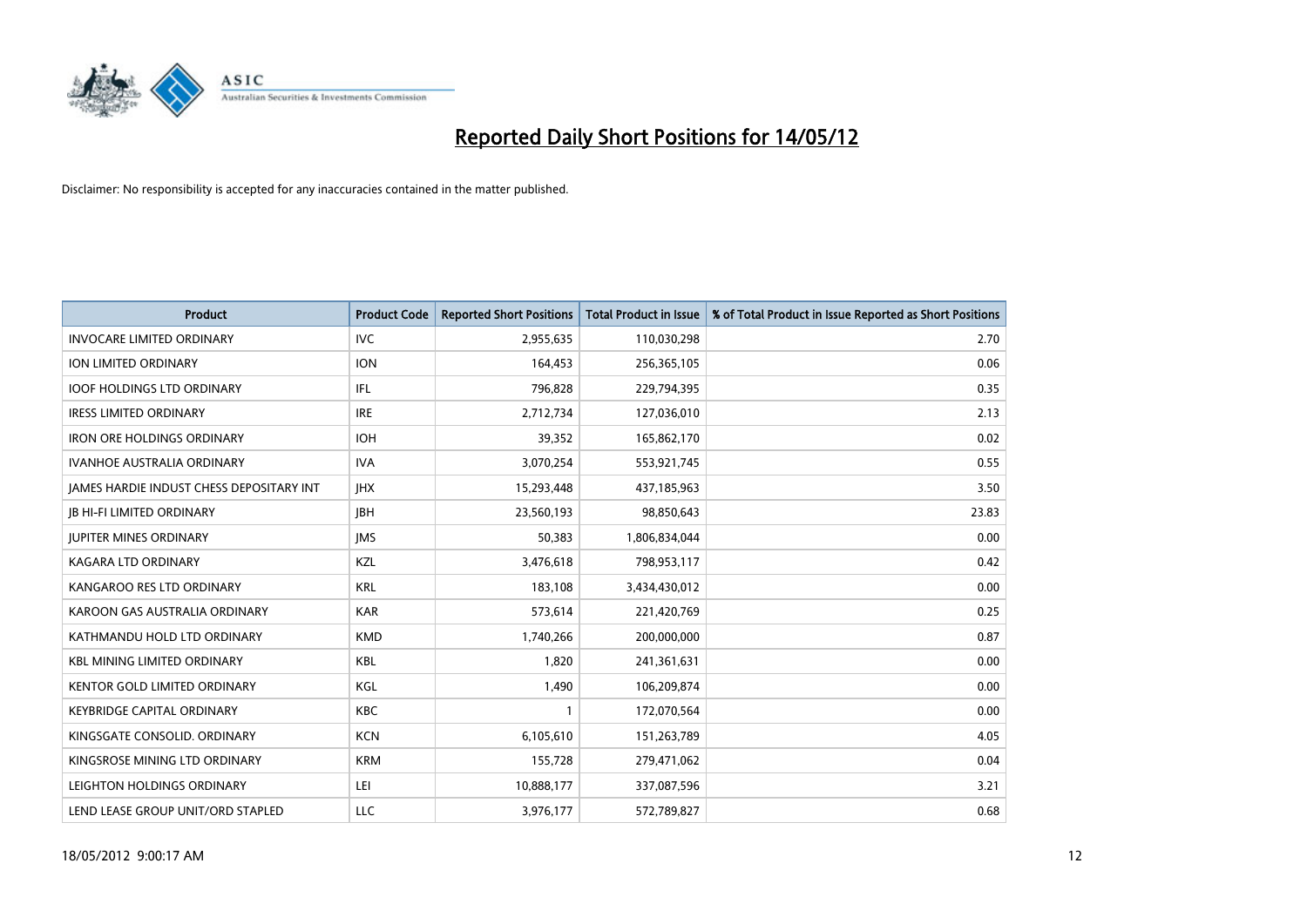

| <b>Product</b>                        | <b>Product Code</b> | <b>Reported Short Positions</b> | <b>Total Product in Issue</b> | % of Total Product in Issue Reported as Short Positions |
|---------------------------------------|---------------------|---------------------------------|-------------------------------|---------------------------------------------------------|
| LINC ENERGY LTD ORDINARY              | <b>LNC</b>          | 23,169,394                      | 504,487,631                   | 4.56                                                    |
| LIQUEFIED NATURAL ORDINARY            | <b>LNG</b>          | 272,800                         | 267,699,015                   | 0.10                                                    |
| LUDOWICI LIMITED ORDINARY             | LDW                 | 8,244                           | 29,623,203                    | 0.03                                                    |
| LYNAS CORPORATION ORDINARY            | <b>LYC</b>          | 169,932,444                     | 1,714,596,913                 | 9.93                                                    |
| <b>M2 TELECOMMUNICATION ORDINARY</b>  | <b>MTU</b>          | 1,984,572                       | 125,026,410                   | 1.59                                                    |
| <b>MACA LIMITED ORDINARY</b>          | <b>MLD</b>          | 43,324                          | 150,000,000                   | 0.02                                                    |
| <b>MACMAHON HOLDINGS ORDINARY</b>     | MAH                 | 5,451,860                       | 738,631,705                   | 0.73                                                    |
| MACO ATLAS ROADS GRP ORDINARY STAPLED | <b>MQA</b>          | 6,151,391                       | 464,279,594                   | 1.34                                                    |
| MACQUARIE GROUP LTD ORDINARY          | MQG                 | 9,259,280                       | 348,589,304                   | 2.64                                                    |
| MARENGO MINING ORDINARY               | <b>MGO</b>          | 39,850                          | 1,003,745,113                 | 0.00                                                    |
| <b>MATRIX C &amp; E LTD ORDINARY</b>  | <b>MCE</b>          | 690,528                         | 77,081,507                    | 0.90                                                    |
| <b>MAVERICK DRILLING ORDINARY</b>     | <b>MAD</b>          | 328,383                         | 267,594,286                   | 0.12                                                    |
| MCMILLAN SHAKESPEARE ORDINARY         | <b>MMS</b>          | 42,737                          | 74,523,965                    | 0.04                                                    |
| MEDUSA MINING LTD ORDINARY            | <b>MML</b>          | 2,465,951                       | 188,903,911                   | 1.32                                                    |
| MEO AUSTRALIA LTD ORDINARY            | <b>MEO</b>          | 4,982,053                       | 539,913,260                   | 0.93                                                    |
| MERMAID MARINE ORDINARY               | <b>MRM</b>          | 412,316                         | 219,311,642                   | 0.19                                                    |
| MESOBLAST LIMITED ORDINARY            | <b>MSB</b>          | 16,003,532                      | 284,478,361                   | 5.62                                                    |
| METALS X LIMITED ORDINARY             | <b>MLX</b>          | 356,052                         | 1,320,047,397                 | 0.03                                                    |
| METCASH LIMITED ORDINARY              | <b>MTS</b>          | 40,105,726                      | 771,345,864                   | 5.21                                                    |
| METMINCO LIMITED ORDINARY             | <b>MNC</b>          | 2,358,569                       | 1,749,541,573                 | 0.12                                                    |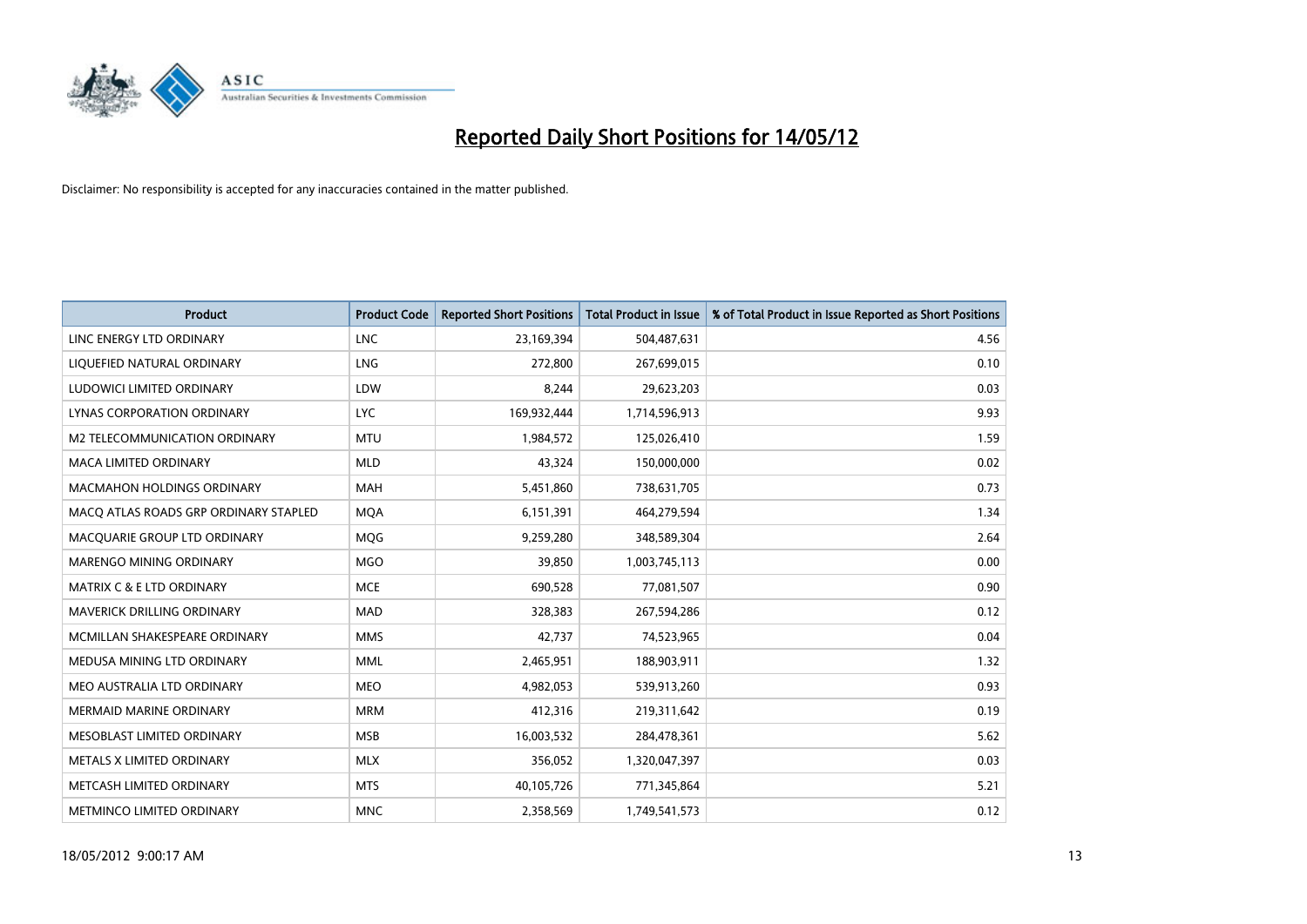

| <b>Product</b>                    | <b>Product Code</b> | <b>Reported Short Positions</b> | <b>Total Product in Issue</b> | % of Total Product in Issue Reported as Short Positions |
|-----------------------------------|---------------------|---------------------------------|-------------------------------|---------------------------------------------------------|
| MHM METALS LIMITED ORDINARY       | <b>MHM</b>          | 37,083                          | 104,602,318                   | 0.04                                                    |
| MICLYN EXP OFFSHR ORDINARY        | <b>MIO</b>          | 952,232                         | 278,515,705                   | 0.34                                                    |
| MILTON CORPORATION ORDINARY       | <b>MLT</b>          | 12,800                          | 121,625,655                   | 0.01                                                    |
| MINCOR RESOURCES NL ORDINARY      | <b>MCR</b>          | 1,656,376                       | 194,354,889                   | 0.85                                                    |
| MINERAL DEPOSITS ORDINARY         | <b>MDL</b>          | 60,301                          | 83,538,786                    | 0.07                                                    |
| MINERAL RESOURCES. ORDINARY       | <b>MIN</b>          | 1,260,343                       | 184,856,018                   | 0.65                                                    |
| MIRABELA NICKEL LTD ORDINARY      | <b>MBN</b>          | 25,887,771                      | 492,639,590                   | 5.26                                                    |
| MIRVAC GROUP STAPLED SECURITIES   | <b>MGR</b>          | 12,029,937                      | 3,418,236,755                 | 0.34                                                    |
| MOLOPO ENERGY LTD ORDINARY        | <b>MPO</b>          | 656,853                         | 245,579,810                   | 0.27                                                    |
| MOLY MINES LIMITED ORDINARY       | <b>MOL</b>          | 414,858                         | 384,893,989                   | 0.11                                                    |
| MONADELPHOUS GROUP ORDINARY       | <b>MND</b>          | 2,701,678                       | 88,674,327                    | 3.04                                                    |
| MORTGAGE CHOICE LTD ORDINARY      | MOC                 | 2,230,632                       | 120,319,572                   | 1.85                                                    |
| <b>MOUNT GIBSON IRON ORDINARY</b> | <b>MGX</b>          | 10,228,700                      | 1,085,433,524                 | 0.94                                                    |
| MOUNT MAGNET SOUTH ORDINARY       | <b>MUM</b>          | 543,548                         | 369,315,612                   | 0.15                                                    |
| MURCHISON METALS LTD ORDINARY     | <b>MMX</b>          | 4,065,414                       | 450,093,277                   | 0.89                                                    |
| MYER HOLDINGS LTD ORDINARY        | <b>MYR</b>          | 71,229,764                      | 583,384,551                   | 12.20                                                   |
| NATIONAL AUST, BANK ORDINARY      | <b>NAB</b>          | 12,168,792                      | 2,239,201,841                 | 0.52                                                    |
| NAVIGATOR RESOURCES ORDINARY      | <b>NAV</b>          | 500                             | 2,222,216,576                 | 0.00                                                    |
| NAVITAS LIMITED ORDINARY          | <b>NVT</b>          | 11,783,666                      | 375,318,628                   | 3.16                                                    |
| NEON ENERGY LIMITED ORDINARY      | <b>NEN</b>          | 702,947                         | 436,464,518                   | 0.17                                                    |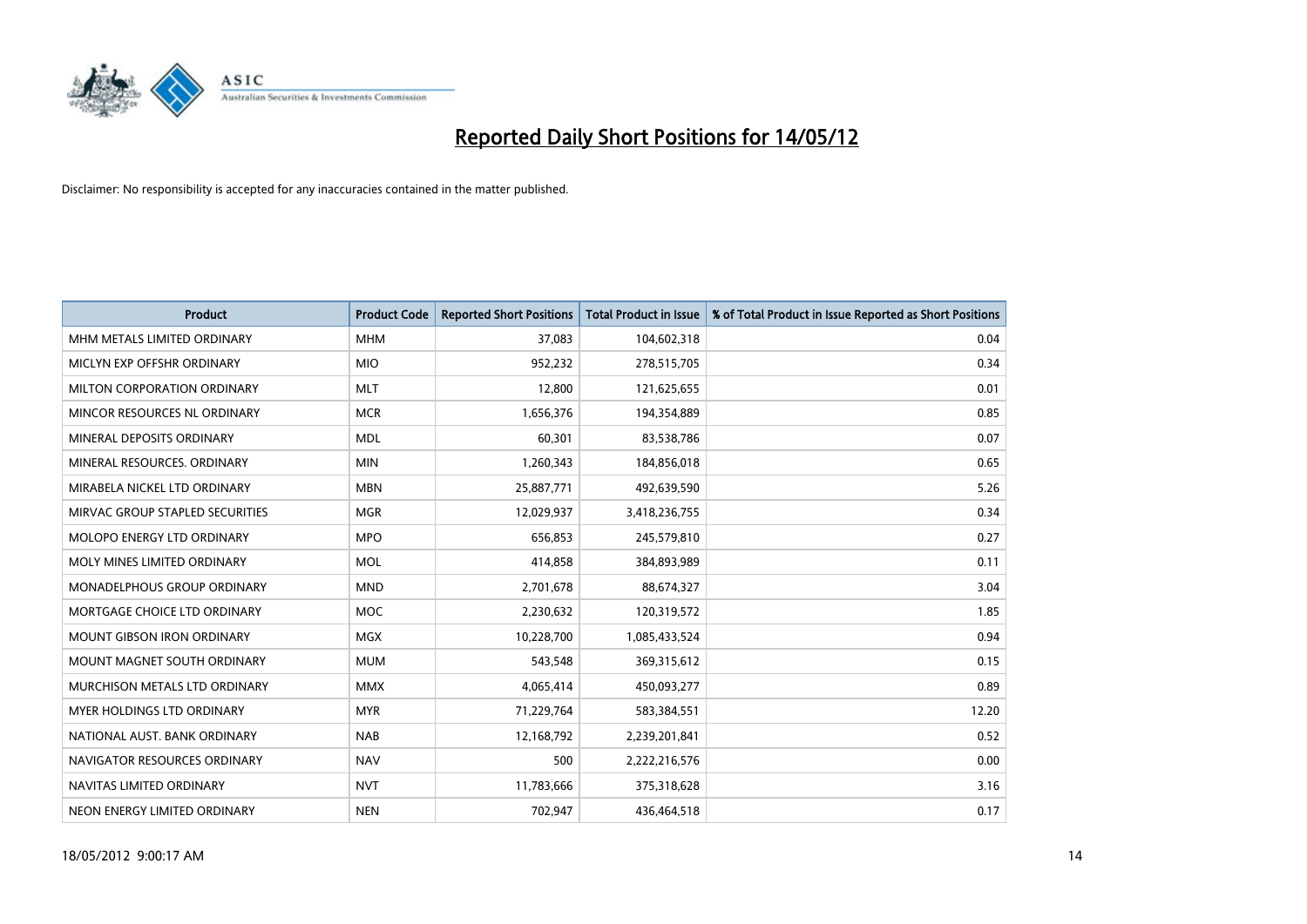

| <b>Product</b>                        | <b>Product Code</b> | <b>Reported Short Positions</b> | <b>Total Product in Issue</b> | % of Total Product in Issue Reported as Short Positions |
|---------------------------------------|---------------------|---------------------------------|-------------------------------|---------------------------------------------------------|
| NEW HOPE CORPORATION ORDINARY         | <b>NHC</b>          | 1,473,002                       | 830,411,534                   | 0.17                                                    |
| NEWCREST MINING ORDINARY              | <b>NCM</b>          | 1,470,867                       | 765,172,229                   | 0.16                                                    |
| NEWS CORP A NON-VOTING CDI            | <b>NWSLV</b>        | 2,948,428                       | 1,628,455,245                 | 0.17                                                    |
| NEWS CORP B VOTING CDI                | <b>NWS</b>          | 1,129,738                       | 798,520,953                   | 0.13                                                    |
| NEWSAT LIMITED ORDINARY               | <b>NWT</b>          | 3,350                           | 230,551,357                   | 0.00                                                    |
| NEXTDC LIMITED ORDINARY               | <b>NXT</b>          | 1,061,396                       | 145,320,558                   | 0.72                                                    |
| NEXUS ENERGY LIMITED ORDINARY         | <b>NXS</b>          | 4,206,662                       | 1,329,821,159                 | 0.32                                                    |
| NIB HOLDINGS LIMITED ORDINARY         | <b>NHF</b>          | 140,725                         | 439,004,182                   | 0.03                                                    |
| NIDO PETROLEUM ORDINARY               | <b>NDO</b>          | 105,313                         | 1,389,163,151                 | 0.01                                                    |
| NOBLE MINERAL RES ORDINARY            | <b>NMG</b>          | 2,514,266                       | 591,294,002                   | 0.43                                                    |
| NORTHERN IRON LTD ORDINARY            | <b>NFE</b>          | 331,143                         | 369,980,113                   | 0.08                                                    |
| NORTHERN STAR ORDINARY                | <b>NST</b>          | 258,557                         | 402,170,706                   | 0.06                                                    |
| NRW HOLDINGS LIMITED ORDINARY         | <b>NWH</b>          | 2,570,859                       | 278,888,011                   | 0.93                                                    |
| NUCOAL RESOURCES LTD ORDINARY         | <b>NCR</b>          | 106,237                         | 768,612,354                   | 0.01                                                    |
| NUFARM LIMITED ORDINARY               | <b>NUF</b>          | 5,361,230                       | 262,142,247                   | 2.05                                                    |
| OAKTON LIMITED ORDINARY               | <b>OKN</b>          | 792,780                         | 93,800,235                    | 0.85                                                    |
| OCEANAGOLD CORP. CHESS DEPOSITARY INT | <b>OGC</b>          | 1,570,893                       | 262,834,376                   | 0.60                                                    |
| OIL SEARCH LTD ORDINARY               | OSH                 | 7,924,806                       | 1,331,356,047                 | 0.60                                                    |
| OM HOLDINGS LIMITED ORDINARY          | OMH                 | 5,207,769                       | 604,105,150                   | 0.85                                                    |
| ONESTEEL LIMITED ORDINARY             | OST                 | 18,567,365                      | 1,345,665,626                 | 1.37                                                    |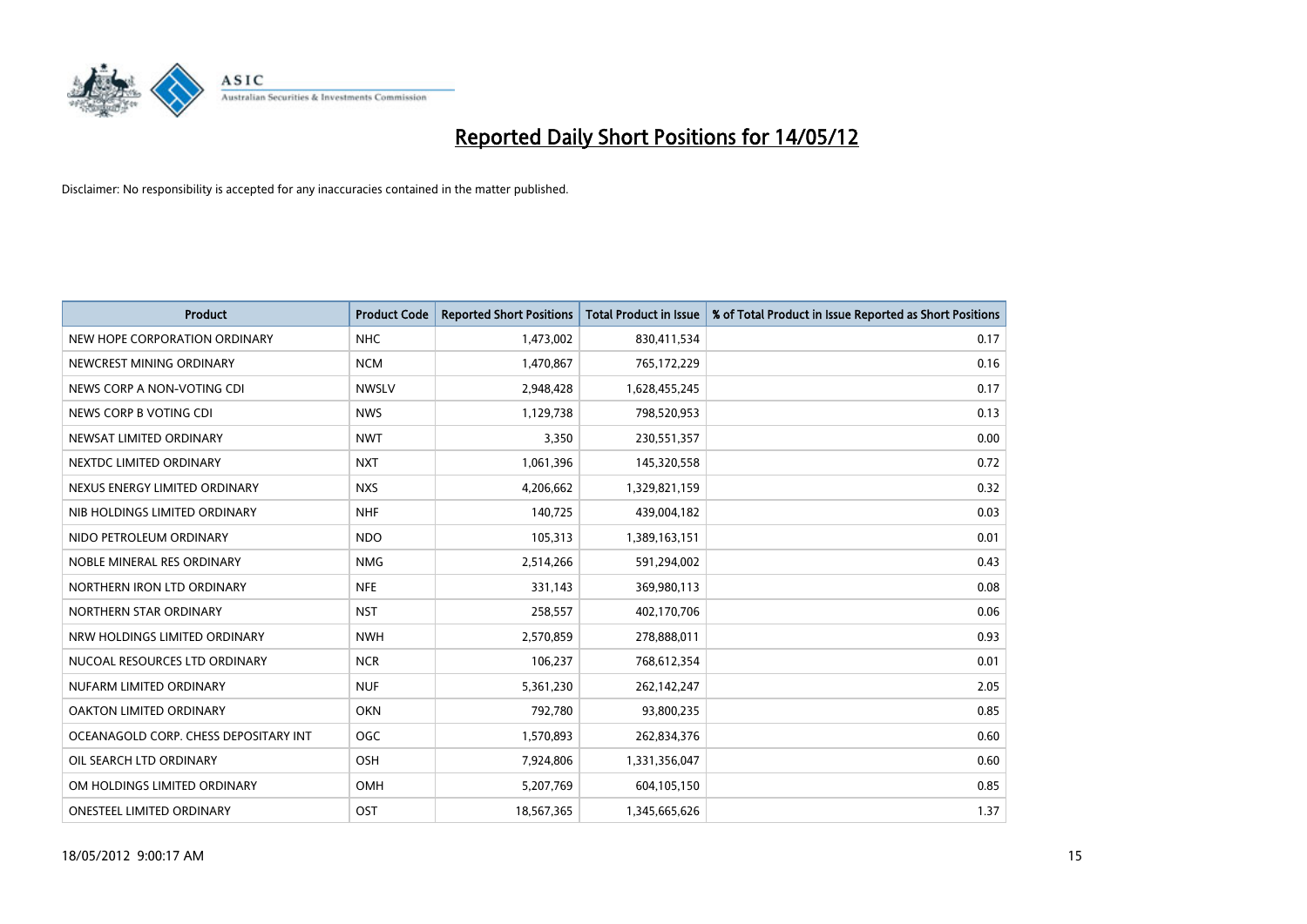

| Product                        | <b>Product Code</b> | <b>Reported Short Positions</b> | <b>Total Product in Issue</b> | % of Total Product in Issue Reported as Short Positions |
|--------------------------------|---------------------|---------------------------------|-------------------------------|---------------------------------------------------------|
| OPUS GROUP LTD ORDINARY        | <b>OPG</b>          | 1,250                           | 53,678,177                    | 0.00                                                    |
| ORICA LIMITED ORDINARY         | ORI                 | 2,890,689                       | 365,007,037                   | 0.78                                                    |
| ORIGIN ENERGY ORDINARY         | <b>ORG</b>          | 8,399,696                       | 1,089,498,390                 | 0.74                                                    |
| OROCOBRE LIMITED ORDINARY      | <b>ORE</b>          | 62,922                          | 103,195,029                   | 0.05                                                    |
| OROTONGROUP LIMITED ORDINARY   | ORL                 | 211,416                         | 40,880,902                    | 0.50                                                    |
| OZ MINERALS ORDINARY           | OZL                 | 5,489,642                       | 310,331,740                   | 1.76                                                    |
| <b>PACIFIC BRANDS ORDINARY</b> | <b>PBG</b>          | 3,933,604                       | 912,915,695                   | 0.42                                                    |
| PALADIN ENERGY LTD ORDINARY    | <b>PDN</b>          | 65,226,876                      | 835,645,290                   | 7.80                                                    |
| PAN PACIFIC PETROL. ORDINARY   | <b>PPP</b>          | 7,750                           | 588,612,110                   | 0.00                                                    |
| PANAUST LIMITED ORDINARY       | <b>PNA</b>          | 1,951,499                       | 602,479,854                   | 0.33                                                    |
| PANCONTINENTAL OIL ORDINARY    | <b>PCL</b>          | 500,000                         | 991,279,809                   | 0.05                                                    |
| PANORAMIC RESOURCES ORDINARY   | PAN                 | 2,689,215                       | 207,050,710                   | 1.30                                                    |
| PAPERLINX LIMITED ORDINARY     | <b>PPX</b>          | 1,273,212                       | 609,280,761                   | 0.21                                                    |
| PAPILLON RES LTD ORDINARY      | PIR                 | 162,358                         | 243,414,325                   | 0.05                                                    |
| PEET LIMITED ORDINARY          | <b>PPC</b>          | 706,064                         | 320,170,604                   | 0.22                                                    |
| PENINSULA ENERGY LTD ORDINARY  | <b>PEN</b>          | 5,476,801                       | 2,163,955,626                 | 0.26                                                    |
| PERILYA LIMITED ORDINARY       | PEM                 | 372,709                         | 769,316,426                   | 0.05                                                    |
| PERPETUAL LIMITED ORDINARY     | PPT                 | 1,904,855                       | 41,980,678                    | 4.55                                                    |
| PERSEUS MINING LTD ORDINARY    | PRU                 | 12,578,602                      | 457,962,088                   | 2.71                                                    |
| PHARMAXIS LTD ORDINARY         | <b>PXS</b>          | 3,787,119                       | 306,190,989                   | 1.23                                                    |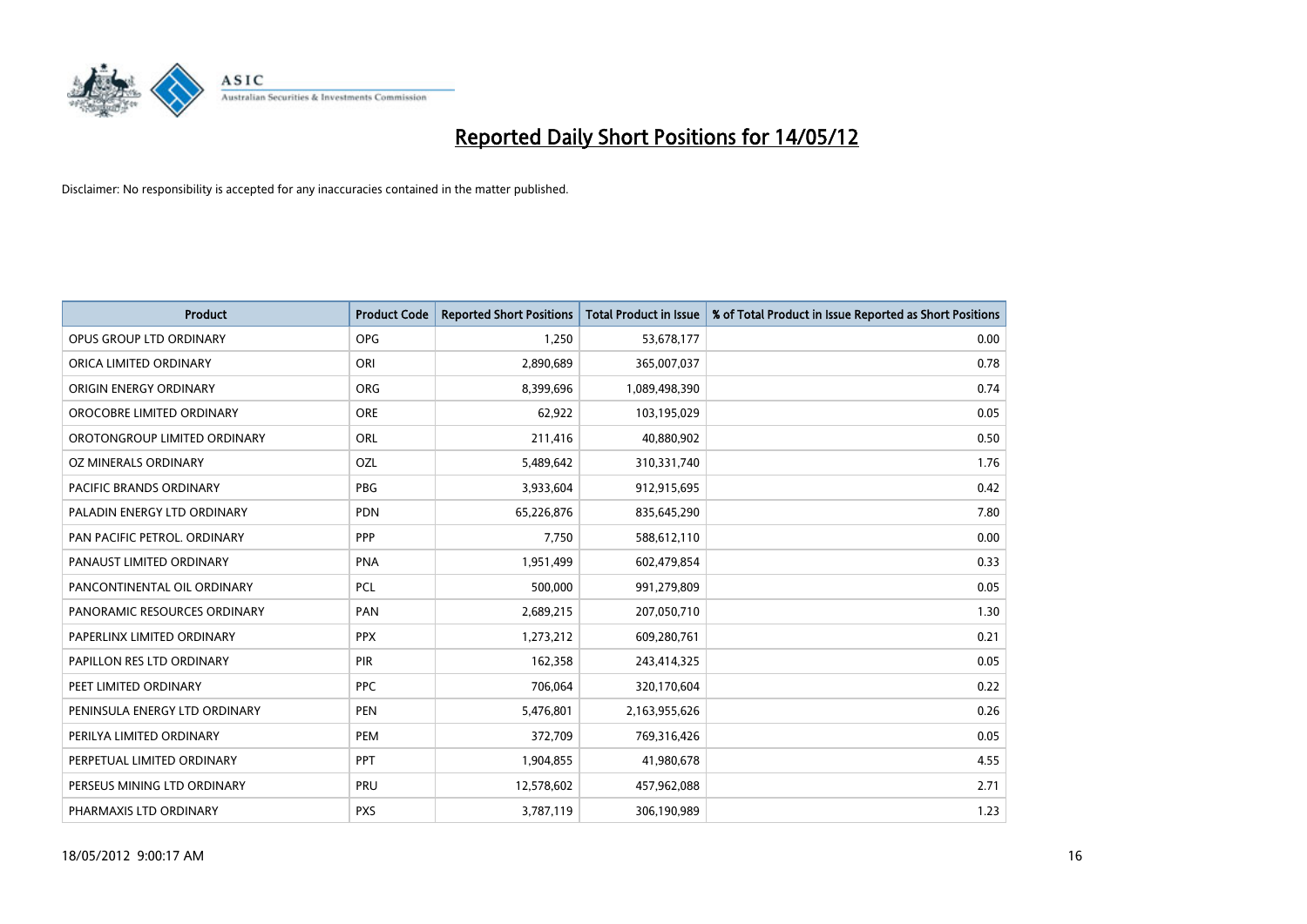

| <b>Product</b>                      | <b>Product Code</b> | <b>Reported Short Positions</b> | <b>Total Product in Issue</b> | % of Total Product in Issue Reported as Short Positions |
|-------------------------------------|---------------------|---------------------------------|-------------------------------|---------------------------------------------------------|
| PHOSPHAGENICS LTD. ORDINARY         | POH                 | 96,072                          | 1,020,215,957                 | 0.01                                                    |
| PLATINUM ASSET ORDINARY             | <b>PTM</b>          | 8,951,707                       | 561,347,878                   | 1.60                                                    |
| PLATINUM AUSTRALIA ORDINARY         | <b>PLA</b>          | 374,005                         | 504,968,043                   | 0.07                                                    |
| PMI GOLD CORP CDI 1:1               | <b>PVM</b>          | 159,244                         | 71,581,426                    | 0.22                                                    |
| PMP LIMITED ORDINARY                | <b>PMP</b>          | 40,507                          | 323,781,124                   | 0.01                                                    |
| PREMIER INVESTMENTS ORDINARY        | <b>PMV</b>          | 359,442                         | 155,260,377                   | 0.22                                                    |
| PRIMA BIOMED LTD ORDINARY           | <b>PRR</b>          | 3,532,876                       | 1,066,063,388                 | 0.33                                                    |
| PRIMARY HEALTH CARE ORDINARY        | <b>PRY</b>          | 13,997,012                      | 501,717,314                   | 2.79                                                    |
| PRIMEAG AUSTRALIA ORDINARY          | PAG                 | 161,654                         | 266,394,444                   | 0.06                                                    |
| PROGRAMMED ORDINARY                 | <b>PRG</b>          | 283,315                         | 118,173,778                   | 0.23                                                    |
| <b>QANTAS AIRWAYS ORDINARY</b>      | QAN                 | 15,805,392                      | 2,265,123,620                 | 0.70                                                    |
| <b>OBE INSURANCE GROUP ORDINARY</b> | <b>OBE</b>          | 38,865,089                      | 1,181,682,557                 | 3.31                                                    |
| OR NATIONAL LIMITED ORDINARY        | <b>ORN</b>          | 12,575,979                      | 2,440,000,000                 | 0.50                                                    |
| ORXPHARMA LTD ORDINARY              | <b>QRX</b>          | 336,189                         | 144,539,706                   | 0.24                                                    |
| <b>QUBE LOGISTICS HLDG ORDINARY</b> | QUB                 | 2,666,826                       | 909,407,185                   | 0.29                                                    |
| RAMELIUS RESOURCES ORDINARY         | <b>RMS</b>          | 729,278                         | 335,906,949                   | 0.22                                                    |
| RAMSAY HEALTH CARE ORDINARY         | <b>RHC</b>          | 2,201,501                       | 202,081,252                   | 1.08                                                    |
| RANGE RESOURCES LTD ORDINARY        | <b>RRS</b>          | 642,000                         | 2,118,880,660                 | 0.03                                                    |
| <b>RCR TOMLINSON ORDINARY</b>       | <b>RCR</b>          | 168,711                         | 134,003,971                   | 0.13                                                    |
| <b>REA GROUP ORDINARY</b>           | <b>REA</b>          | 376,622                         | 131,714,699                   | 0.28                                                    |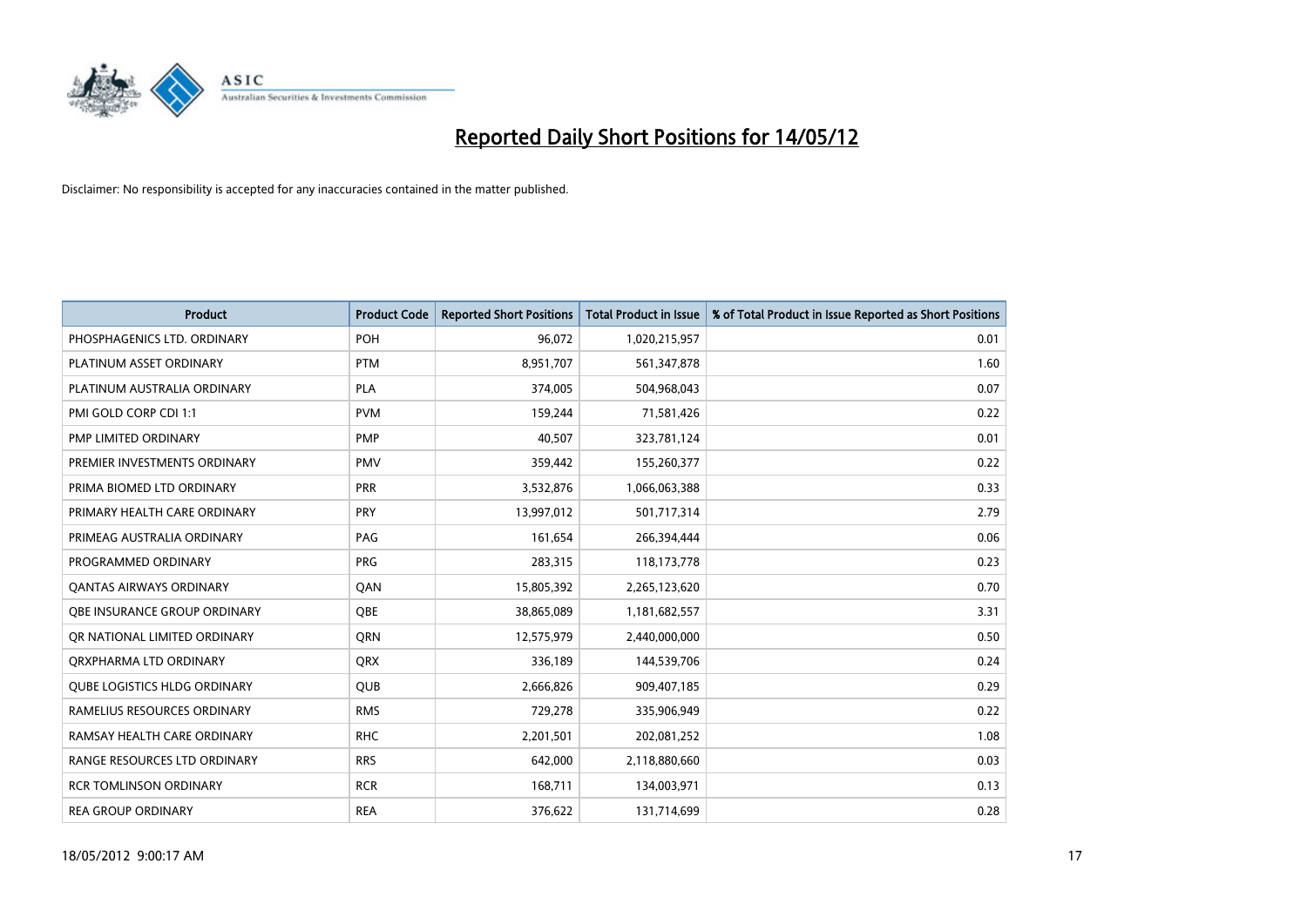

| <b>Product</b>                      | <b>Product Code</b> | <b>Reported Short Positions</b> | <b>Total Product in Issue</b> | % of Total Product in Issue Reported as Short Positions |
|-------------------------------------|---------------------|---------------------------------|-------------------------------|---------------------------------------------------------|
| <b>RECKON LIMITED ORDINARY</b>      | <b>RKN</b>          | 825,324                         | 129,488,015                   | 0.64                                                    |
| <b>RED 5 LIMITED ORDINARY</b>       | <b>RED</b>          | 7,520                           | 135,488,008                   | 0.01                                                    |
| <b>RED FORK ENERGY ORDINARY</b>     | <b>RFE</b>          | 59,819                          | 310,229,853                   | 0.02                                                    |
| REDBANK ENERGY LTD ORDINARY         | AEJ                 | 19                              | 786,287                       | 0.00                                                    |
| <b>REDFLEX HOLDINGS ORDINARY</b>    | <b>RDF</b>          | $\overline{2}$                  | 110,345,599                   | 0.00                                                    |
| REGIONAL EXPRESS ORDINARY           | <b>REX</b>          | 10,000                          | 121,254,902                   | 0.01                                                    |
| REGIS RESOURCES ORDINARY            | <b>RRL</b>          | 1,964,092                       | 450,912,907                   | 0.44                                                    |
| RENAISSANCE MINERALS ORDINARY       | <b>RNS</b>          | 2,250,000                       | 135,300,001                   | 1.66                                                    |
| RESMED INC CDI 10:1                 | <b>RMD</b>          | 5,564,339                       | 1,556,242,300                 | 0.34                                                    |
| <b>RESOLUTE MINING ORDINARY</b>     | <b>RSG</b>          | 2,181,597                       | 653,224,010                   | 0.32                                                    |
| <b>RESOURCE GENERATION ORDINARY</b> | <b>RES</b>          | 173                             | 262,895,652                   | 0.00                                                    |
| RETAIL FOOD GROUP ORDINARY          | <b>RFG</b>          | 26,995                          | 108,422,615                   | 0.03                                                    |
| REVERSE CORP LIMITED ORDINARY       | <b>REF</b>          | 100                             | 92,382,175                    | 0.00                                                    |
| REX MINERALS LIMITED ORDINARY       | <b>RXM</b>          | 906,797                         | 176,447,284                   | 0.52                                                    |
| <b>RHG LIMITED ORDINARY</b>         | <b>RHG</b>          | 34,998                          | 308,483,177                   | 0.01                                                    |
| RIALTO ENERGY ORDINARY              | <b>RIA</b>          | 1,449,765                       | 671,347,392                   | 0.21                                                    |
| RIDLEY CORPORATION ORDINARY         | <b>RIC</b>          | 3,855                           | 307,817,071                   | 0.00                                                    |
| RIO TINTO LIMITED ORDINARY          | <b>RIO</b>          | 19,876,050                      | 435,758,720                   | 4.55                                                    |
| <b>ROBUST RESOURCES ORDINARY</b>    | <b>ROL</b>          | 17,326                          | 87,544,097                    | 0.02                                                    |
| ROC OIL COMPANY ORDINARY            | <b>ROC</b>          | 2,337,759                       | 683,235,552                   | 0.35                                                    |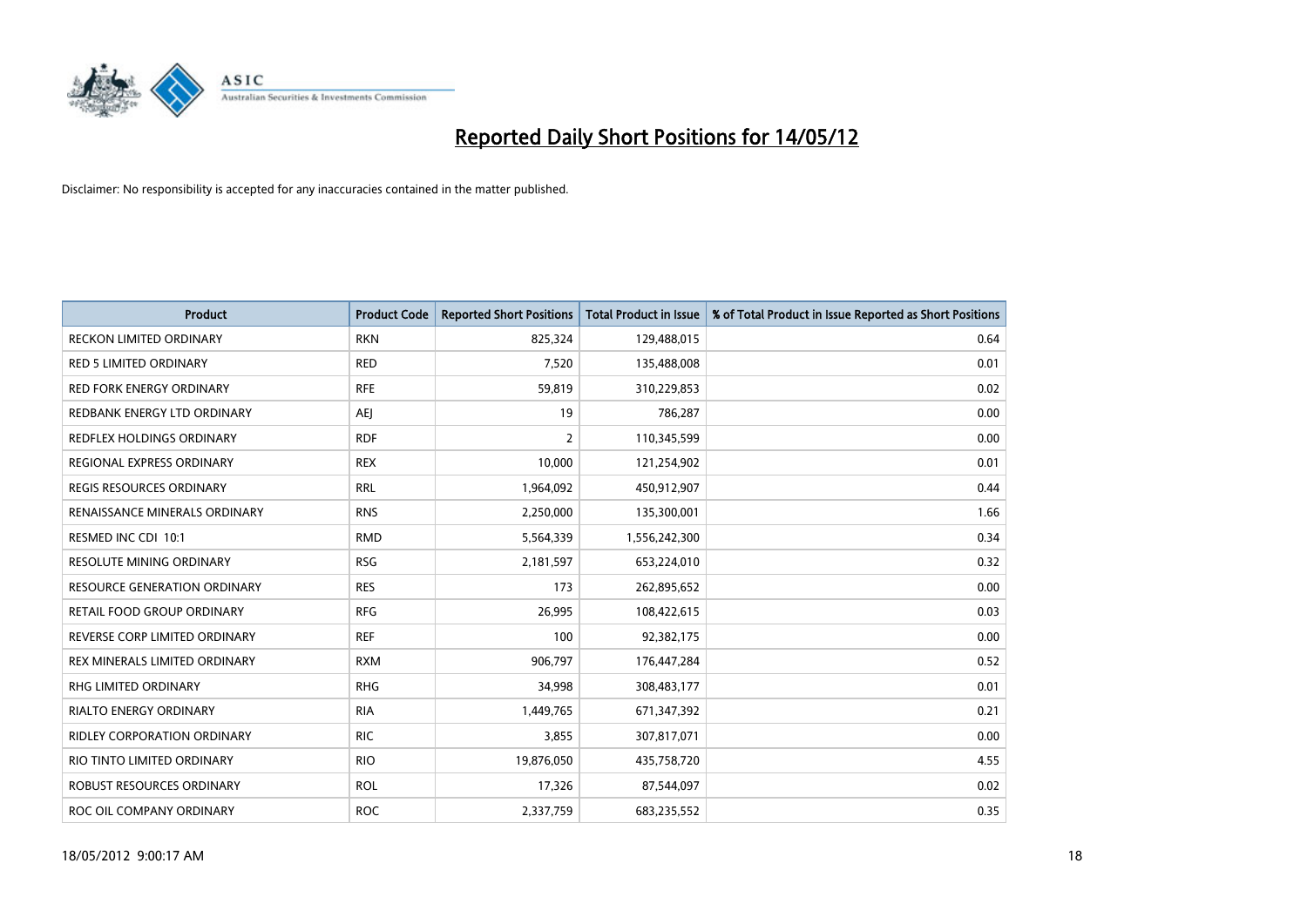

| <b>Product</b>                           | <b>Product Code</b> | <b>Reported Short Positions</b> | <b>Total Product in Issue</b> | % of Total Product in Issue Reported as Short Positions |
|------------------------------------------|---------------------|---------------------------------|-------------------------------|---------------------------------------------------------|
| <b>RURALCO HOLDINGS ORDINARY</b>         | <b>RHL</b>          | 12,000                          | 55,019,284                    | 0.02                                                    |
| SAI GLOBAL LIMITED ORDINARY              | SAI                 | 4,059,082                       | 204,354,836                   | 1.97                                                    |
| SALMAT LIMITED ORDINARY                  | <b>SLM</b>          | 2,691,861                       | 159,802,174                   | 1.67                                                    |
| SAMSON OIL & GAS LTD ORDINARY            | SSN                 | 2,271,108                       | 1,761,535,827                 | 0.12                                                    |
| SANDFIRE RESOURCES ORDINARY              | <b>SFR</b>          | 3,540,584                       | 151,158,635                   | 2.34                                                    |
| SANTOS LTD ORDINARY                      | <b>STO</b>          | 4,178,355                       | 952,784,176                   | 0.42                                                    |
| SARACEN MINERAL ORDINARY                 | SAR                 | 2,045,014                       | 594,625,640                   | 0.35                                                    |
| SEDGMAN LIMITED ORDINARY                 | SDM                 | 17,574                          | 214,292,930                   | 0.00                                                    |
| SEEK LIMITED ORDINARY                    | <b>SEK</b>          | 12,130,873                      | 337,101,307                   | 3.60                                                    |
| SENEX ENERGY LIMITED ORDINARY            | <b>SXY</b>          | 9,844,527                       | 926,147,416                   | 1.06                                                    |
| SERVCORP LIMITED ORDINARY                | SRV                 | 17,000                          | 98,440,807                    | 0.02                                                    |
| SERVICE STREAM ORDINARY                  | SSM                 | 400                             | 283,418,867                   | 0.00                                                    |
| SEVEN GROUP HOLDINGS ORDINARY            | <b>SVW</b>          | 813,688                         | 307,410,281                   | 0.26                                                    |
| SEVEN WEST MEDIA LTD ORDINARY            | <b>SWM</b>          | 11,962,847                      | 666,105,054                   | 1.82                                                    |
| SIGMA PHARMACEUTICAL ORDINARY            | <b>SIP</b>          | 6,053,451                       | 1,181,236,748                 | 0.53                                                    |
| SILEX SYSTEMS ORDINARY                   | <b>SLX</b>          | 705,982                         | 170,143,997                   | 0.41                                                    |
| SILVER LAKE RESOURCE ORDINARY            | <b>SLR</b>          | 1,573,867                       | 220,264,064                   | 0.72                                                    |
| SIMS METAL MGMT LTD ORDINARY             | SGM                 | 9,211,479                       | 205,856,443                   | 4.46                                                    |
| SINGAPORE TELECOMM. CHESS DEPOSITARY INT | SGT                 | 9,106,986                       | 158,218,641                   | 5.75                                                    |
| SIRTEX MEDICAL ORDINARY                  | <b>SRX</b>          | 4,701                           | 55,768,136                    | 0.01                                                    |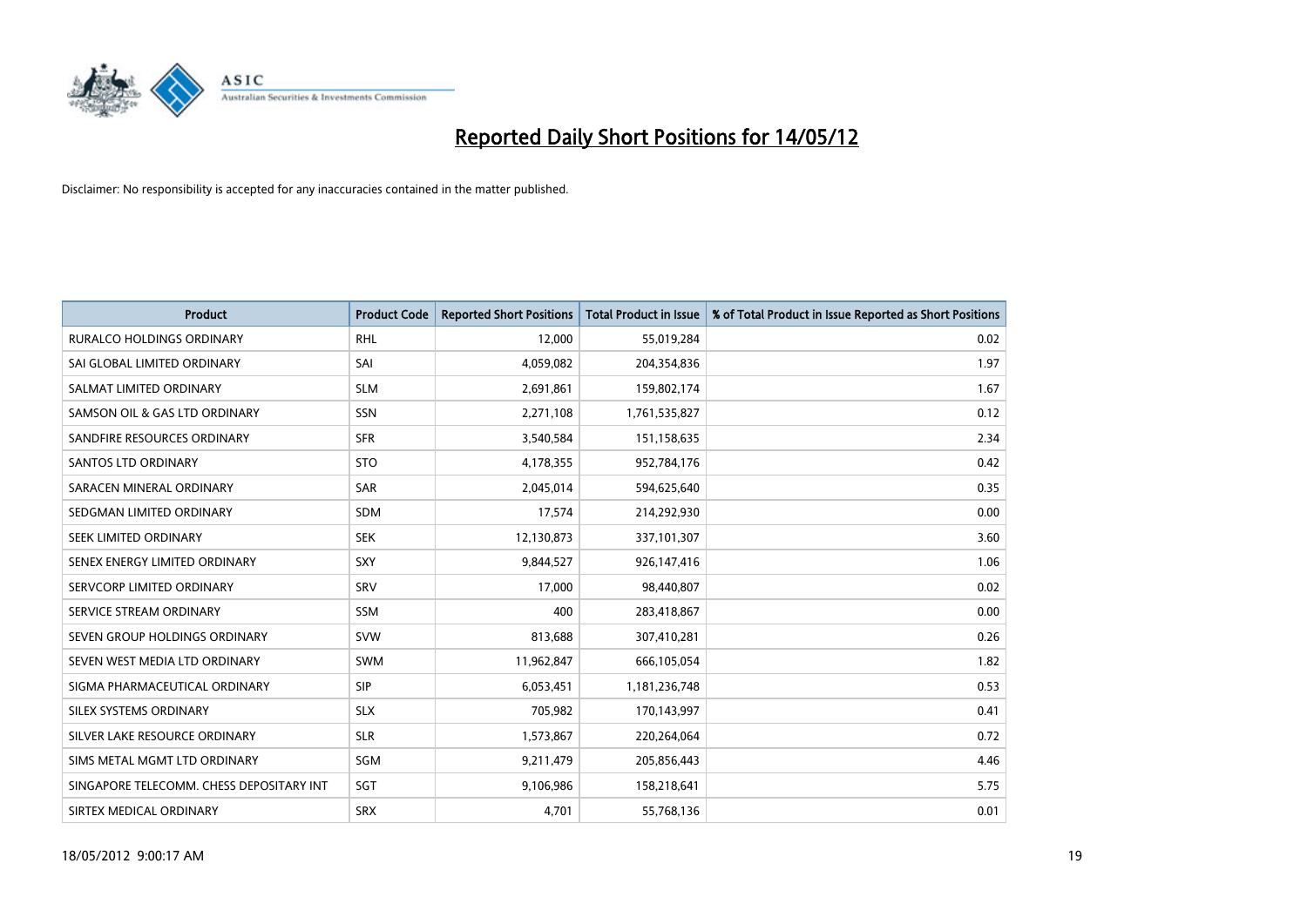

| <b>Product</b>                           | <b>Product Code</b> | <b>Reported Short Positions</b> | <b>Total Product in Issue</b> | % of Total Product in Issue Reported as Short Positions |
|------------------------------------------|---------------------|---------------------------------|-------------------------------|---------------------------------------------------------|
| SKILLED GROUP LTD ORDINARY               | <b>SKE</b>          | 22,083                          | 233,487,276                   | 0.00                                                    |
| SKY CITY ENTERTAIN. ORDINARY             | <b>SKC</b>          | 305,876                         | 576,958,340                   | 0.05                                                    |
| <b>SLATER &amp; GORDON ORDINARY</b>      | SGH                 | 5,467                           | 168,600,731                   | 0.00                                                    |
| SMS MANAGEMENT. ORDINARY                 | SMX                 | 616,156                         | 68,415,913                    | 0.91                                                    |
| SONIC HEALTHCARE ORDINARY                | SHL                 | 6,170,751                       | 389,969,875                   | 1.59                                                    |
| SOUL PATTINSON (W.H) ORDINARY            | SOL                 | 12,320                          | 239,395,320                   | 0.01                                                    |
| SOUTH BOULDER MINES ORDINARY             | <b>STB</b>          | 102,513                         | 116,232,826                   | 0.09                                                    |
| SP AUSNET STAPLED SECURITIES             | SPN                 | 801,852                         | 2,896,219,682                 | 0.01                                                    |
| SPARK INFRASTRUCTURE STAPLED NOTE & UNIT | SKI                 | 85,123,687                      | 1,326,734,264                 | 6.42                                                    |
| SPECIALTY FASHION ORDINARY               | SFH                 | 2,099,171                       | 192,086,121                   | 1.09                                                    |
| SPOTLESS GROUP LTD ORDINARY              | <b>SPT</b>          | 442,990                         | 265,746,161                   | 0.17                                                    |
| ST BARBARA LIMITED ORDINARY              | <b>SBM</b>          | 9,832,248                       | 325,615,389                   | 3.03                                                    |
| STANMORE COAL LTD ORDINARY               | <b>SMR</b>          | 66,885                          | 160,180,221                   | 0.04                                                    |
| STARPHARMA HOLDINGS ORDINARY             | SPL                 | 1,572,529                       | 280,802,451                   | 0.57                                                    |
| STHN CROSS MEDIA ORDINARY                | <b>SXL</b>          | 4,496,431                       | 704,594,449                   | 0.64                                                    |
| STOCKLAND UNITS/ORD STAPLED              | SGP                 | 16,755,322                      | 2,219,880,007                 | 0.76                                                    |
| STRAITS RES LTD. ORDINARY                | SRQ                 | 590,967                         | 408,129,474                   | 0.14                                                    |
| STW COMMUNICATIONS ORDINARY              | <b>SGN</b>          | 25,532                          | 362,798,351                   | 0.00                                                    |
| SUNCORP GROUP LTD ORDINARY               | <b>SUN</b>          | 11,496,909                      | 1,286,600,980                 | 0.85                                                    |
| SUNDANCE ENERGY ORDINARY                 | <b>SEA</b>          | 735,109                         | 277,098,474                   | 0.27                                                    |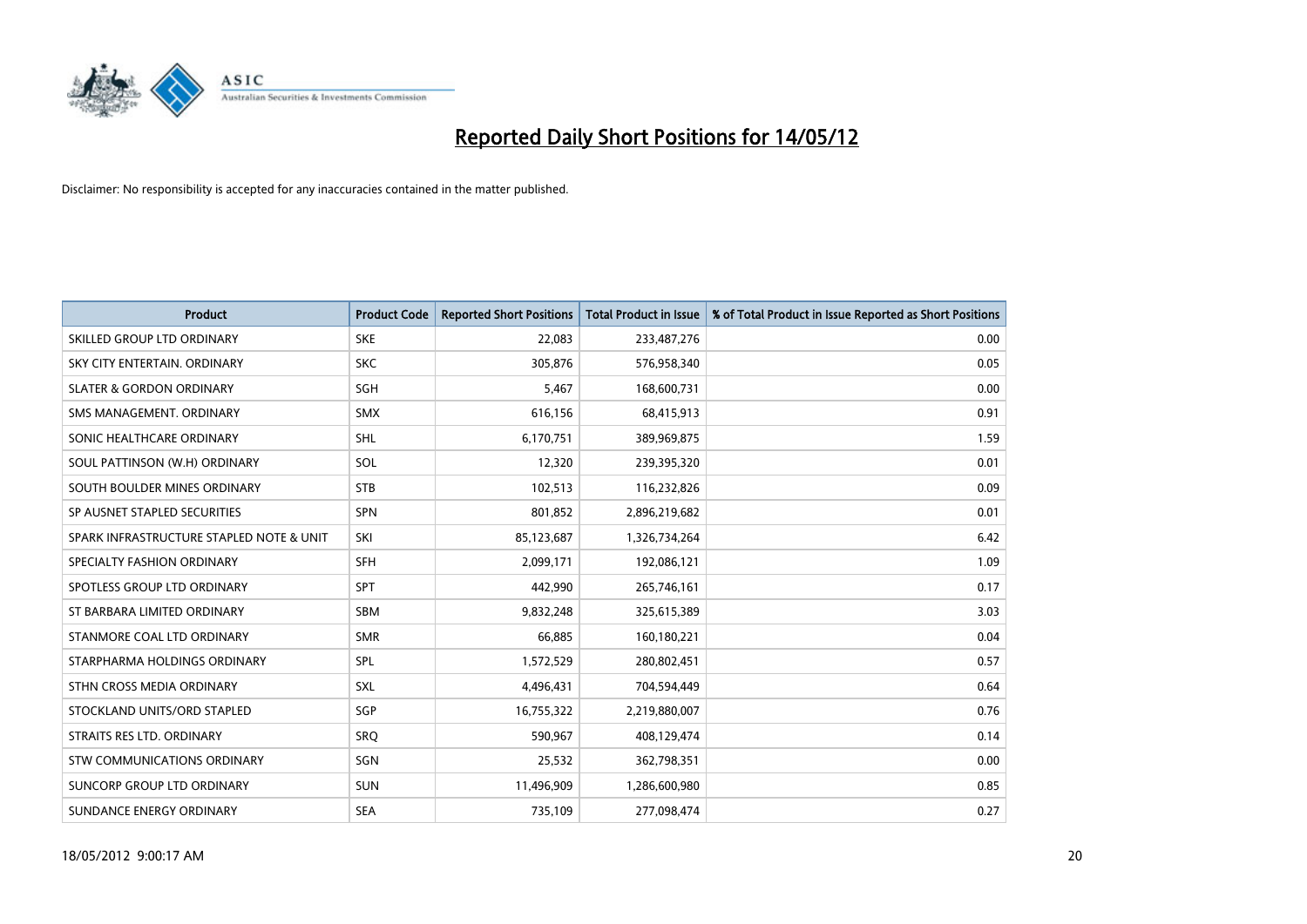

| <b>Product</b>                       | <b>Product Code</b> | <b>Reported Short Positions</b> | <b>Total Product in Issue</b> | % of Total Product in Issue Reported as Short Positions |
|--------------------------------------|---------------------|---------------------------------|-------------------------------|---------------------------------------------------------|
| SUNDANCE RESOURCES ORDINARY          | SDL                 | 4,793,663                       | 2,933,534,505                 | 0.16                                                    |
| SUNLAND GROUP LTD ORDINARY           | <b>SDG</b>          | 91,510                          | 201,578,526                   | 0.05                                                    |
| SUPER RET REP LTD ORDINARY           | <b>SUL</b>          | 864,126                         | 196,152,971                   | 0.43                                                    |
| SYD AIRPORT STAPLED US PROHIBIT.     | <b>SYD</b>          | 8,474,070                       | 1,861,210,782                 | 0.45                                                    |
| TABCORP HOLDINGS LTD ORDINARY        | <b>TAH</b>          | 6,346,733                       | 730,113,969                   | 0.85                                                    |
| TANAMI GOLD NL ORDINARY              | <b>TAM</b>          | 90,597                          | 261,132,677                   | 0.03                                                    |
| TAP OIL LIMITED ORDINARY             | <b>TAP</b>          | 848,063                         | 241,295,311                   | 0.35                                                    |
| TASSAL GROUP LIMITED ORDINARY        | <b>TGR</b>          | 46,526                          | 146,304,404                   | 0.02                                                    |
| <b>TATTS GROUP LTD ORDINARY</b>      | <b>TTS</b>          | 9,231,831                       | 1,362,919,733                 | 0.65                                                    |
| <b>TECHNOLOGY ONE ORDINARY</b>       | <b>TNE</b>          | 10,000                          | 304,910,455                   | 0.00                                                    |
| TELECOM CORPORATION ORDINARY         | <b>TEL</b>          | 14,726,357                      | 1,930,043,981                 | 0.76                                                    |
| <b>TELSTRA CORPORATION, ORDINARY</b> | <b>TLS</b>          | 36,312,990                      | 12,443,074,357                | 0.28                                                    |
| TEN NETWORK HOLDINGS ORDINARY        | <b>TEN</b>          | 60,099,272                      | 1,045,236,720                 | 5.73                                                    |
| TERANGA GOLD CORP CDI 1:1            | <b>TGZ</b>          | 311,784                         | 158,155,577                   | 0.19                                                    |
| TEXON PETROLEUM LTD ORDINARY         | <b>TXN</b>          | 157,751                         | 245,039,848                   | 0.07                                                    |
| TFS CORPORATION LTD ORDINARY         | <b>TFC</b>          | 207,942                         | 279,621,829                   | 0.07                                                    |
| THAKRAL HOLDINGS GRP ORDINARY/UNIT   | <b>THG</b>          | 95,164                          | 585,365,014                   | 0.02                                                    |
| THE REJECT SHOP ORDINARY             | <b>TRS</b>          | 1,573,833                       | 26,071,170                    | 6.05                                                    |
| THINKSMART LIMITED ORDINARY          | <b>TSM</b>          | 175,000                         | 156,005,431                   | 0.11                                                    |
| THORN GROUP LIMITED ORDINARY         | <b>TGA</b>          | 239,614                         | 146,374,703                   | 0.17                                                    |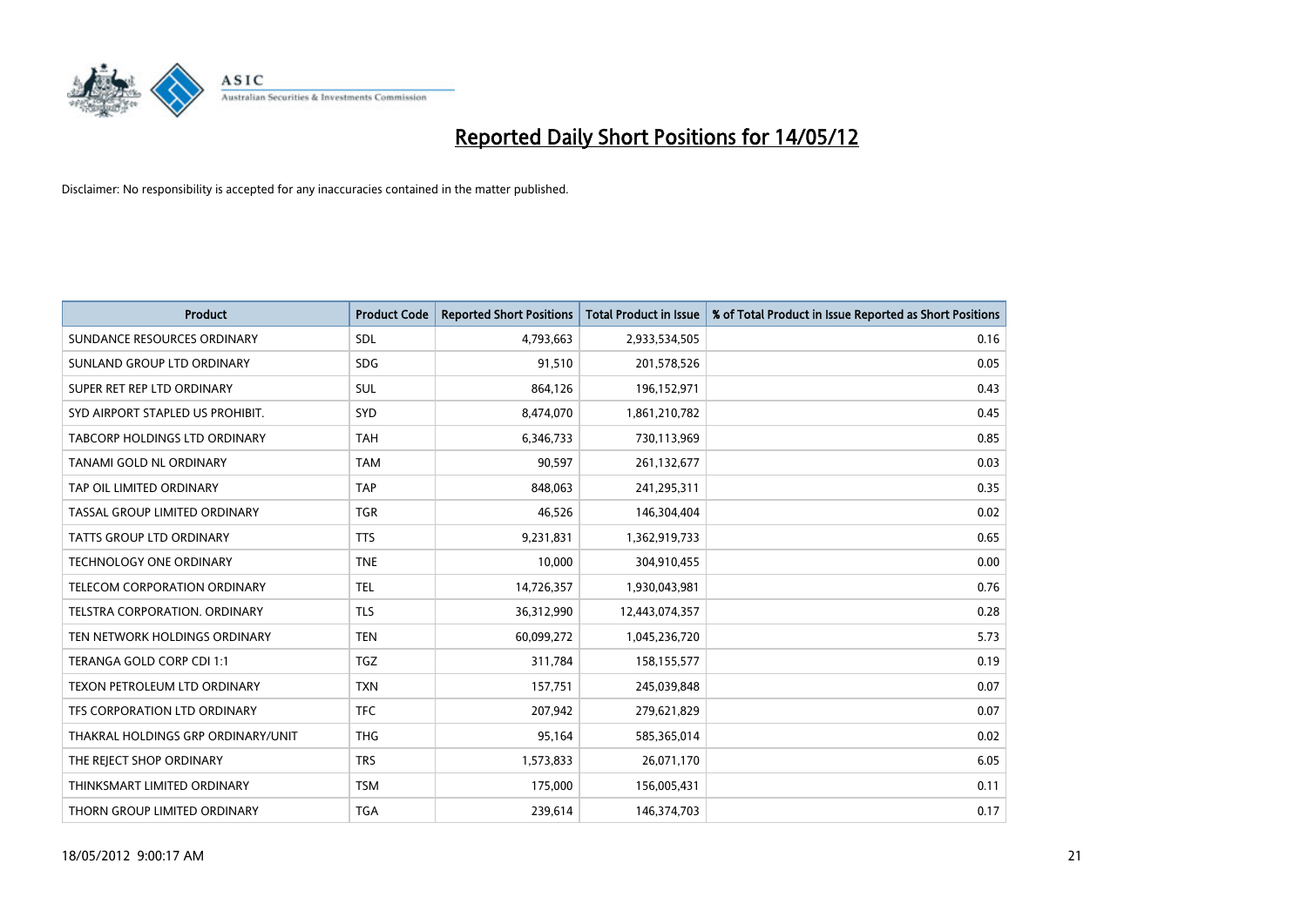

| <b>Product</b>                       | <b>Product Code</b> | <b>Reported Short Positions</b> | <b>Total Product in Issue</b> | % of Total Product in Issue Reported as Short Positions |
|--------------------------------------|---------------------|---------------------------------|-------------------------------|---------------------------------------------------------|
| <b>TIGER RESOURCES ORDINARY</b>      | <b>TGS</b>          | 2,154,141                       | 673,470,269                   | 0.31                                                    |
| <b>TISHMAN SPEYER UNITS</b>          | <b>TSO</b>          | 40,786                          | 338,440,904                   | 0.01                                                    |
| TOLL HOLDINGS LTD ORDINARY           | <b>TOL</b>          | 24,194,896                      | 717,133,875                   | 3.31                                                    |
| TOX FREE SOLUTIONS ORDINARY          | <b>TOX</b>          | 11,512                          | 114,838,108                   | 0.01                                                    |
| TPG TELECOM LIMITED ORDINARY         | <b>TPM</b>          | 2,652,896                       | 793,808,141                   | 0.34                                                    |
| TRADE ME GROUP ORDINARY              | <b>TME</b>          | 77,033                          | 395,745,510                   | 0.02                                                    |
| TRANSFIELD SERVICES ORDINARY         | <b>TSE</b>          | 4,569,047                       | 530,586,567                   | 0.86                                                    |
| TRANSPACIFIC INDUST. ORDINARY        | <b>TPI</b>          | 3,379,283                       | 1,578,209,025                 | 0.21                                                    |
| TRANSURBAN GROUP TRIPLE STAPLED SEC. | <b>TCL</b>          | 5,404,890                       | 1,458,321,112                 | 0.36                                                    |
| TREASURY WINE ESTATE ORDINARY        | <b>TWE</b>          | 14,229,585                      | 647,227,144                   | 2.19                                                    |
| TROY RESOURCES LTD ORDINARY          | <b>TRY</b>          | 612,172                         | 89,296,649                    | 0.66                                                    |
| UGL LIMITED ORDINARY                 | UGL                 | 5,374,863                       | 166,315,038                   | 3.22                                                    |
| UNILIFE CORPORATION CDI 6:1          | <b>UNS</b>          | 210,702                         | 262,492,566                   | 0.08                                                    |
| UXC LIMITED ORDINARY                 | <b>UXC</b>          | 45,712                          | 305,034,291                   | 0.01                                                    |
| VILLAGE ROADSHOW LTD ORDINARY        | <b>VRL</b>          | 1,999,999                       | 151,525,062                   | 1.32                                                    |
| <b>VIRGIN AUS HLDG LTD ORDINARY</b>  | VAH                 | 4,495,995                       | 2,210,197,600                 | 0.20                                                    |
| VITERRA INC CDI 1:1                  | <b>VTA</b>          | 10                              | 68,629,939                    | 0.00                                                    |
| WAH NAM INT HLDG LTD ORDINARY        | <b>WNI</b>          | 41,310                          | 6,678,349,839                 | 0.00                                                    |
| <b>WATPAC LIMITED ORDINARY</b>       | <b>WTP</b>          | 128,744                         | 184,332,526                   | 0.06                                                    |
| <b>WDS LIMITED ORDINARY</b>          | <b>WDS</b>          | $\overline{7}$                  | 144,740,614                   | 0.00                                                    |